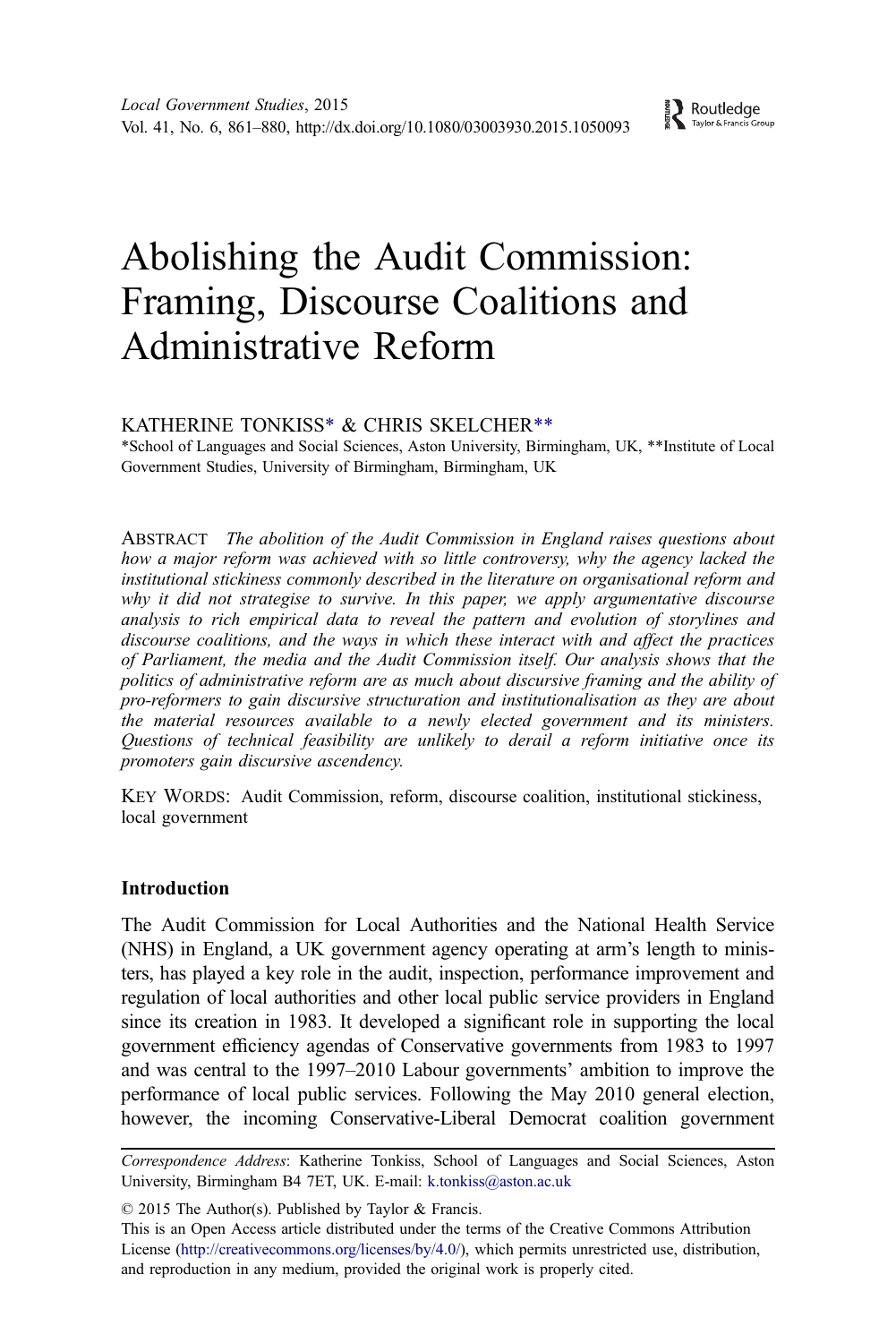moved quickly to reduce the Audit Commission's budget, terminate some of its functions and require all its local audit work to be outsourced. Shortly thereafter it stated its intention to legislate to abolish the Commission and introduce a new locally managed system for auditing local authorities. The announcement of the proposed abolition emerged without prior consultation with the agency itself, or with stakeholders in the wider local government public service community. The proposal was justified by a narrative of improved accountability and efficiency, reflecting a combination of the 'localism' and 'austerity' agendas being pursued by this new government. Somewhat surprisingly for such a major and unexpected organisational change the announcement was not regarded as contentious. Debate during the consultation and legislative phases of the policy process focused largely on the feasibility of the new local audit system, rather than the end of the Audit Commission.

The literature on changes to the machinery of government typically emphasises the complexity and contestation that surrounds such proposals in the face of the tendency to path dependency (Dommett and Skelcher [2014](#page-16-0); March and Olsen [1983;](#page-18-0) Yesilkagit and Christensen [2010\)](#page-19-0). Further, the Audit Commission's functions were deeply embedded in the structure and psyche of central–local government relations, as well as through its wider role in relation to NHS bodies, police and fire authorities, social housing providers and a number of other local public service organisations. Thus it might be expected to exhibit 'institutional stickiness' (Pierson [2002](#page-18-0)). On the other hand, observers who are familiar with the history of the Audit Commission may point to the growing antipathy by local government and other stakeholders towards its ever-evolving data collection and inspection regimes, combined with a new government that wishes to remove centralised performance and audit regimes. In addition, we should not ignore the appointment of a populist, and avowedly anti-centralist, Secretary of State.

The purpose of this paper is therefore to explore why such a major institutional reform was able to be enacted in an apparently unproblematic way, and in doing so to provide insights for the literature on administrative reform. We show how narratives, stories, metaphors and other linguistic devices are an important medium through which change is negotiated (Hardy, Palmer, and Phillips [2000;](#page-17-0) Llewelyn [2001;](#page-18-0) Vogel [2012\)](#page-19-0). Specifically, we employ 'argumentative discourse analysis' (ADA; Hajer [1993,](#page-17-0) [2005\)](#page-17-0), whose central theoretical proposition is that policy change results from a process of normative framing expressed as storylines by a coalition of actors that potentially become hegemonic. This is a somewhat different approach to that adopted in much of the substantial literature on public sector administrative reform, where change is explained at the macro-level in terms of ideational, institutional and ideological factors (e.g. Christensen and Lægreid [2002;](#page-16-0) Pennings [2010;](#page-18-0) Pollitt and Bouckaert [2011](#page-18-0); Yesilkagit and de Vries [2004](#page-19-0)). ADA highlights how narratives can translate complex ideological concepts into everyday 'common sense' and as such provides this micro-level of analysis (Lau and Schlesinger [2005;](#page-18-0) Laws and Rein [2003](#page-18-0); Moynihan [2006](#page-18-0); Smullen [2010a](#page-18-0), [2010b;](#page-18-0) Vogel [2012](#page-19-0)). It helps to explain success or failure in the implementation of administrative reform by paving the way for the deployment of the material resources available to protagonists.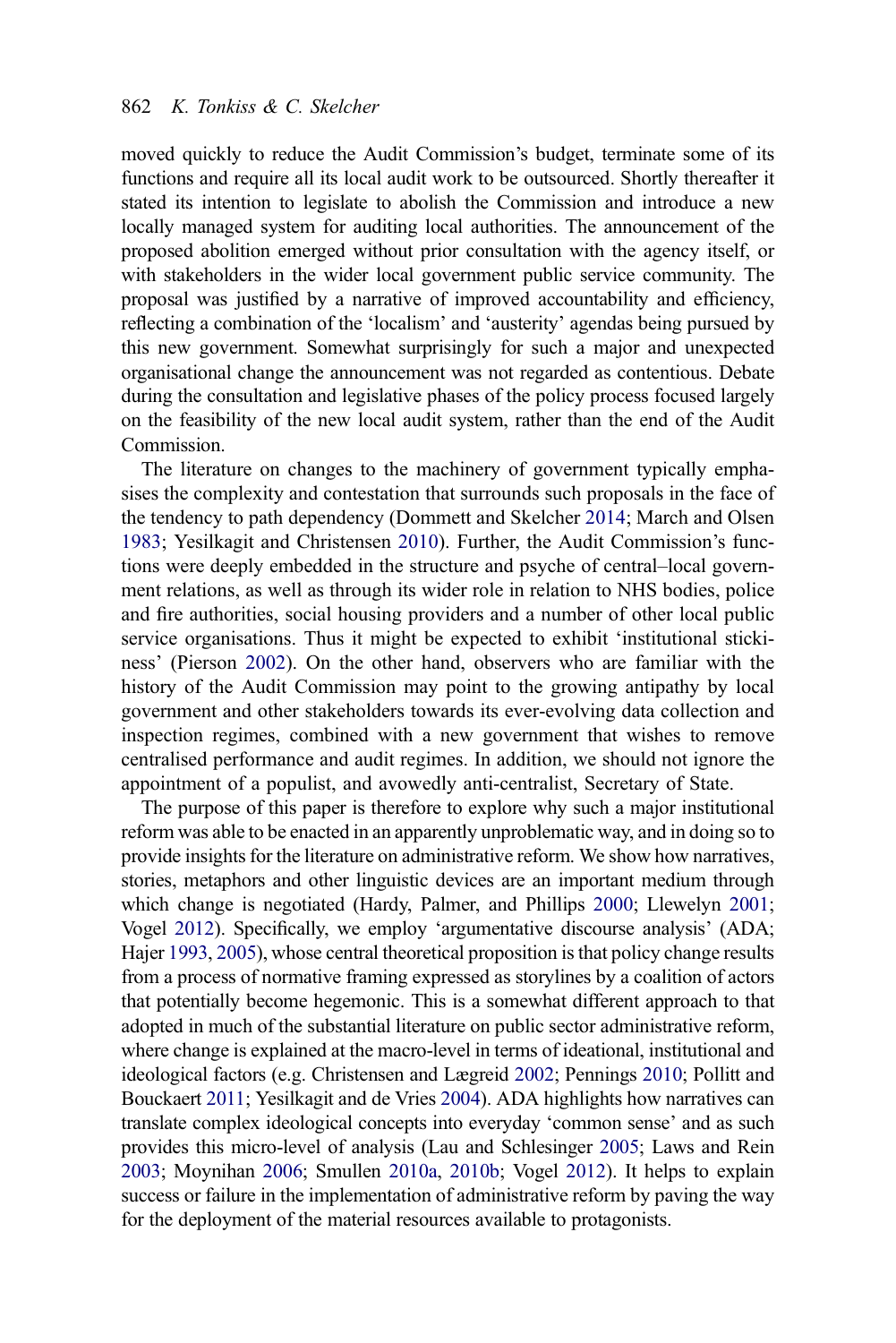We gathered documentary data covering the period from mid-2009, when political party general election manifestos began to be formulated, until early 2014 when the legislation to abolish the Audit Commission received Royal Assent. Data were gathered from press releases, Hansard (the record of Parliamentary debates), Parliamentary select committee reports and evidence, and ministerial and Audit Commission statements. Utilising the LexisNexis database, we conducted a keyword search of Local Government Chronicle (LGC), the weekly professional journal for that sector, the Financial Times, Guardian and Daily Telegraph, to give a cross section of the quality daily newspapers; and the *Daily Mail*, which had run a large number of sensational articles about the Audit Commission. This produced 66 articles relevant to our study.

We supplemented these data with in-depth, semi-structured and transcribed interviews with five Audit Commission board members or senior officials. We also gathered data from a current Coalition minister, and ministers in former Labour governments, through participation in a small, by-invitation workshop to discuss the demise of the Audit Commission, organised by an independent policy think tank. The purpose of the interviews and attending the workshop was to gain insight into central government decision-making processes concerning the abolition of the organisation. We were interested in gaining insights on how the storylines related to the decision-making and implementation processes. We were unable to interview civil servants; however, we did have access to email correspondence between ministers and civil servants including briefing notes, submissions and reports, released under a third party Freedom of Information request.

In the next section, we provide a descriptive analysis of the development of the Audit Commission from 1983 to 2010. This is followed by a theoretical section explaining our approach to investigating the abolition process, and then we present a detailed analysis before concluding with our key findings and theoretical reflections.

#### The Audit Commission: 30 years of an expanding domain

The Audit Commission commenced its operations in 1983, having been established by the then Conservative government. It acquired the local government audit functions of the District Audit Service, originally established in the nineteenth century, in the context of a wider remit to ensure councils had arrangements to secure economy, efficiency and effectiveness in their use of resources (Campbell-Smith [2008](#page-16-0)). The functions and status of the Audit Commission expanded considerably ([Table 1](#page-3-0)), one significant factor being the commitment of the incoming 1997 Labour administration to public service improvement. It was the view of that government (DETR [2001](#page-16-0)), The Local Government Association (LGA – the peak body for the sector, and at that point Labour controlled), and the Audit Commission that underperformance in local government could be solved by the application of technocratic systems that would expose problems, thus stimulating improvement to avoid 'naming and shaming'.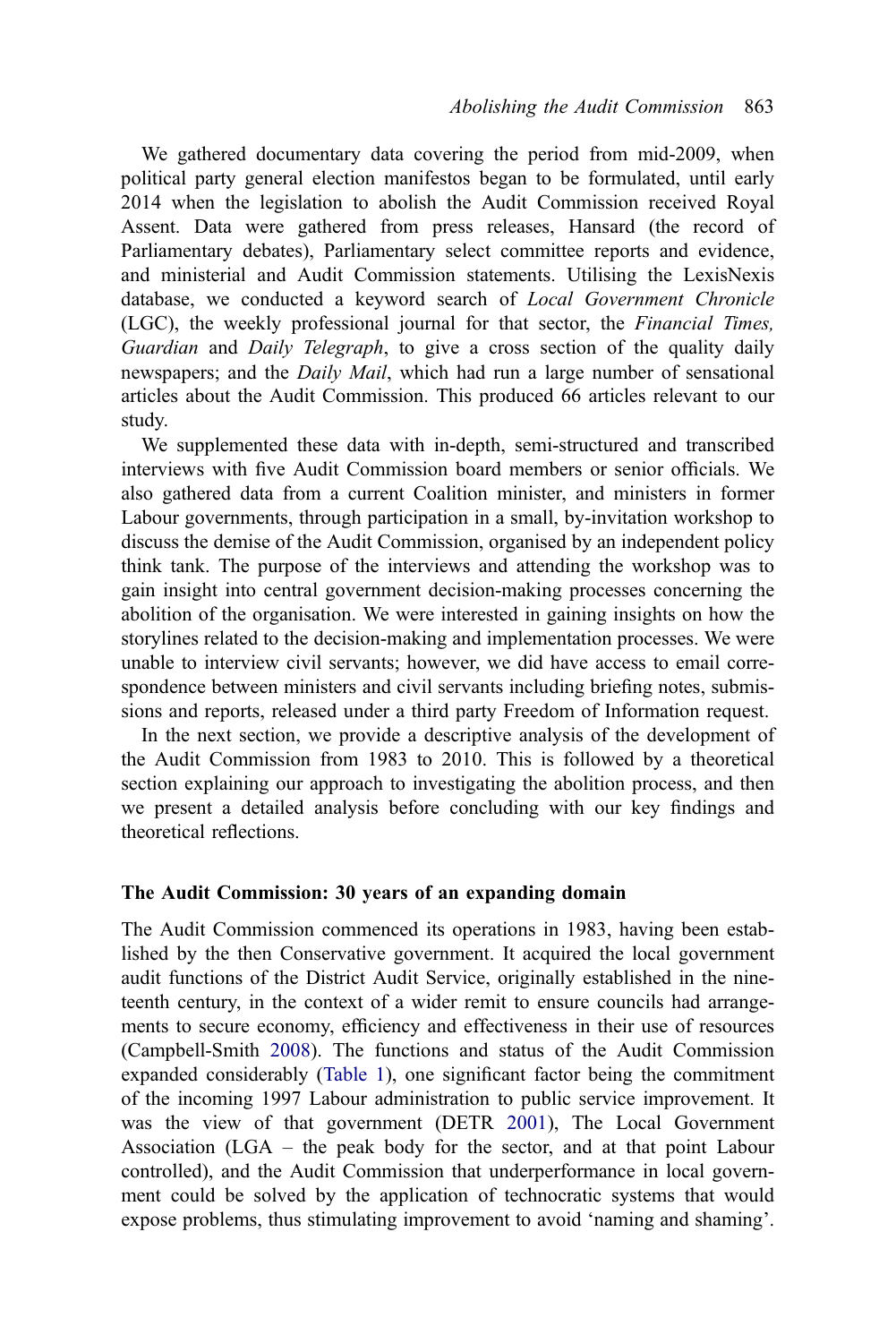#### <span id="page-3-0"></span>864 K. Tonkiss & C. Skelcher

| Table 1. Chronology of Audit Commission remit |  |  |  |  |  |
|-----------------------------------------------|--|--|--|--|--|
|-----------------------------------------------|--|--|--|--|--|

| Date        | Event                                                                                                                                                                                                                                                                                                                    |
|-------------|--------------------------------------------------------------------------------------------------------------------------------------------------------------------------------------------------------------------------------------------------------------------------------------------------------------------------|
| Mid-1960 on | Various reports propose agency concerned with economy, efficiency and<br>effectiveness (3Es) of local authorities, expanding the role of District<br>Audit Service.                                                                                                                                                      |
| 1982        | Local Government Finance Act 1982 establishes the Audit Commission,<br>responsible for securing audit and assessing 3Es in local authorities.                                                                                                                                                                            |
| 1983        | Audit Commission commences.                                                                                                                                                                                                                                                                                              |
| 1990        | Acquires responsibility for securing external audit of the NHS.                                                                                                                                                                                                                                                          |
| 1999        | Powers extended to include inspection of best value authorities (local<br>authorities, national park authorities, police authorities, fire authorities,<br>metropolitan county passenger transport authorities, and a variety of<br>other local public service bodies).                                                  |
| 2003        | Empowered to inspect registered social landlords (social housing providers)<br>and to undertake comprehensive performance assessment (CPA) of local<br>authorities.                                                                                                                                                      |
| 2004        | Functions extended to cover fire and rescue authorities' compliance with<br>the Fire and Rescue National Framework. Remit in Wales transferred to<br>the Auditor General for Wales.                                                                                                                                      |
| 2005        | Acquires responsibility for appointment of auditors to English NHS<br>charities.                                                                                                                                                                                                                                         |
| 2007        | Given statutory power to conduct data matching to combat fraud. Benefit<br>Fraud Inspectorate transferred to the Audit Commission. New powers to<br>provide advice and assistance to other public bodies and to report on the<br>performance of English local authorities in the comprehensive area<br>assessment (CAA). |
| 2008        | Powers in relation to registered social landlords replaced by registered<br>providers of social housing, and new power to inspect these bodies at the<br>request of the Tenant Services Authority.                                                                                                                       |
| 2010        | Department for Communities and Local Government (DCLG) announces<br>work on CAA and certain other activities to cease, and its intention to<br>legislate for 'local public audits' and abolition of the Audit Commission.<br>Communities and Local Government Select Committee commences<br>inquiry.                     |
| 2011        | Communities and Local Government Select Committee report.<br>Government consultation on audit reforms.                                                                                                                                                                                                                   |
| 2012        | Draft Local Audit Bill published, containing provisions to abolish Audit<br>Commission. Appointment of new Audit Commission chair.                                                                                                                                                                                       |
| 2013        | Local Audit and Accountability Bill commences legislative process.                                                                                                                                                                                                                                                       |

Source: Audit Commission; Campbell-Smith ([2008\)](#page-16-0).

This led to new and extensive systems for inspecting and reporting on local government performance, in particular the Best Value regime and its successor the comprehensive performance assessment (CPA) (Campbell-Smith [2008;](#page-16-0) Stoker [2004](#page-18-0); ODPM [2003\)](#page-18-0). Similar systems were developed for other local public services, thus extending the Audit Commission's reach.

As the Audit Commission's remit expanded, so concerns began to surface about the value judgements underlying the inspection regimes and their cost in terms of staff resources (Brown [1997](#page-16-0); Cope and Goodship [2002;](#page-16-0) ETR [2000;](#page-17-0) Financial Times [2002](#page-17-0); Humphrey [2002](#page-17-0); Kelly [2003](#page-17-0); LGC [2006\)](#page-18-0). The select committees for Public Administration (PASC [2003\)](#page-18-0) and Environment, Transport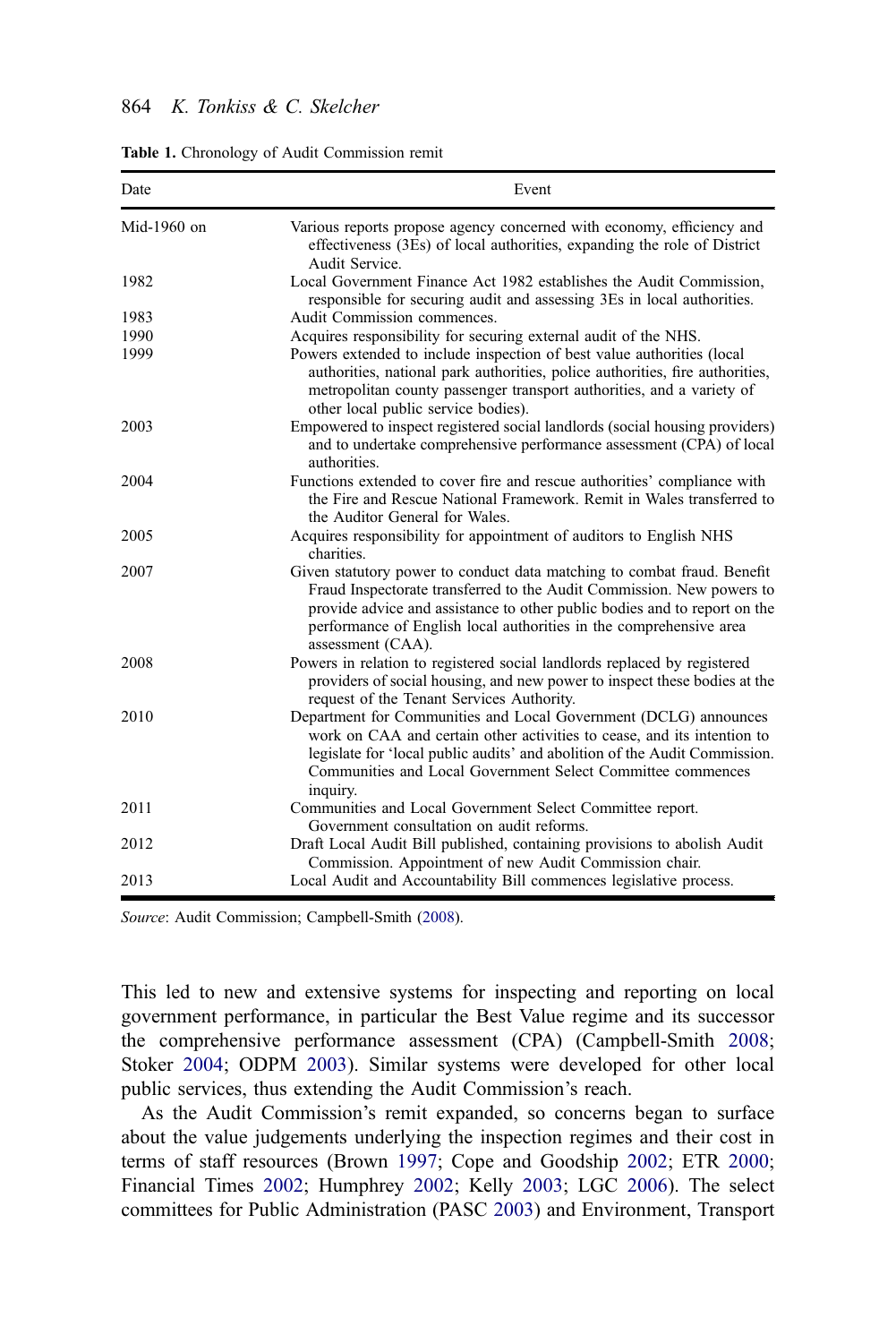and the Regions (ETR [2004\)](#page-17-0) recommended that the Audit Commission develop a lighter-touch approach. Nevertheless, inspection was still central to the government's policy agenda and the Audit Commission and other regulators started work on a successor to CPA, the comprehensive area assessment (CAA), in the mid-2000s (Audit Commission [2009](#page-16-0)). The local government community, however, was more sceptical. The LGA was no longer Labour controlled and thus lacked political alignment to the then government, and centralised systems of inspection and regulation were being undermined by an emergent localist narrative which was supported by the now majority of Conservative-controlled councils (Walker [2011\)](#page-19-0). Even so, the Audit Commission continued to acquire functions and powers, expanding its domain to include social housing providers and NHS bodies, and developing a key role in the prevention and detection of welfare benefit fraud [\(Table 1](#page-3-0)).

#### Into reverse: the Audit Commission and the 2010 general election

The Audit Commission anticipated that the May 2010 general election would lead to a change of government. They thought that they would have a continued, albeit reduced, role given the three main English political parties' desire to improve local government efficiency in the aftermath of the 2008 financial crisis (interview 1). The Commission had already introduced a programme of efficiency measures (Audit Commission [2010\)](#page-16-0), but was not oblivious to further retrenchment given the Conservative Party pledge to end 'the bureaucratic inspection regime that stops councils focusing on residents' main concerns' (Conservative Party [2010](#page-16-0), 76) and the Liberal Democrats proposed to 'scrap the nearly £1 billion of central government inspection regimes on local councils' (Liberal Democrats [2010](#page-16-0), 90). Nevertheless, the Audit Commission anticipated that Caroline Spelman MP, then Shadow Secretary of State for Communities and Local Government, was a likely contender for this ministerial position should there be a Conservative government, and noted that she had spoken in favour of the new CAA system (interview 1). The Commission also attended the Conservative, Labour and Liberal Democrat party conferences in autumn 2009 to showcase the *Oneplace* website, a flagship component of the CAA, which it hoped would demonstrate the ability of this new inspection regime to provide politicians and the general public with easy access to performance data, thus being of value to whichever party formed the new government (Audit Commission [2009\)](#page-16-0). Ending inspection was considered possible, but abolition was regarded as unlikely since it had not surfaced on party political agendas (interviews 3 and 4).

Following the election, the Conservative-Liberal Democrat coalition agreement went further than the Audit Commission had expected, stating that the government would 'cut local government inspection and abolish the Comprehensive Area Assessment' (HM Government [2010a,](#page-17-0) 12). When Cabinet portfolios were announced, it was Eric Pickles rather than Caroline Spelman who was appointed Secretary of State for Communities and Local Government. The Coalition announced an emergency budget on 22 June 2010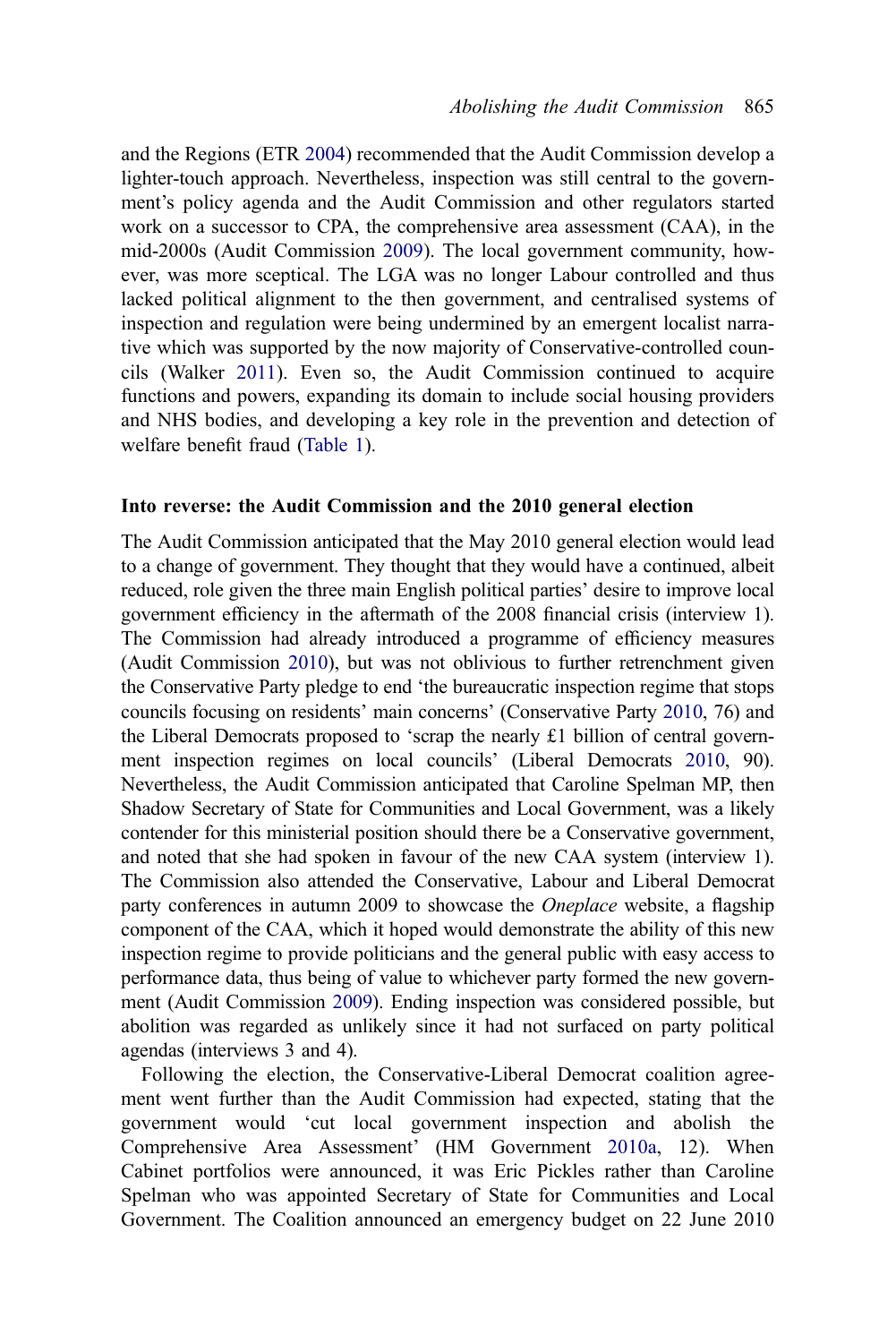which included a range of measures to reduce public expenditure. On 25 June 2010, Pickles formally instructed the Audit Commission to cease work on the CAA and associated inspection work, and to cease its research activities. In the light of these developments, the Audit Commission planned further workforce downsizing and outsourcing of more of its audit work (interview 3).

Finally, on 13 August 2010 Pickles announced his intention to 'disband' the Audit Commission and replace it with a localised audit system (DCLG [2010a\)](#page-16-0), stimulating a Select Committee inquiry  $(CLGC 2011)$  $(CLGC 2011)$  $(CLGC 2011)$ .<sup>[1](#page-16-0)</sup> On 28 July 2011, DCLG announced that the Audit Commission would outsource all of its in-house local public audit work from 2012/13. The government consulted on its proposed audit reforms and published its response in January 2012 (DCLG [2012](#page-16-0)). The draft Local Audit Bill to enable abolition of the Audit Commission and the creation of a local audit regime was published for pre-legislative scrutiny on 6 July 2012, and the scrutiny committee reported on 17 January 2013 (Draft Local Audit Bill ad hoc Committee [2013\)](#page-17-0). The revised Local Audit and Accountability Bill entered the House of Commons in May 2013 and received its Royal Assent on 30 January 2014.

# Explaining reform through argumentative discourse analysis

There was very little criticism of the proposed abolition of the Audit Commission, despite the body's significant and long-standing role in the relationship between central and local government (and other local agencies) and its origins in a previous Conservative government wishing to control local public expenditure. This is somewhat surprising when viewed from the perspective of historical institutionalism, in which institutional 'stickiness' is predicted on the basis that considerable political investment is needed to overcome the accumulated sunk costs of the status quo (Pierson [2002\)](#page-18-0). On the other hand, neither did the Audit Commission take steps to challenge the decision and seek its survival, as rational actor and resource dependency theories would predict (Oliver [1991;](#page-18-0) Overman [2011;](#page-18-0) Dommett and Skelcher [2014](#page-16-0)).

It is also surprising given the challenges the government faced in achieving other proposed abolitions of public bodies. The Public Bodies Bill proposed abolishing 44 types of public body, with the option to extend this to a further 151, but its passage through Parliament was complex and lengthy despite all party support for its overall intention. Proposals for specific abolitions were opposed through high-profile stakeholder campaigns (Dommett and Skelcher [2014\)](#page-16-0).

We turn to ADA (Hajer [2005\)](#page-17-0) to explore this paradox. ADA draws on a policy analysis tradition that emphasises the importance of linguistic devices in framing the construction of policy problems and solutions (Fischer [1993](#page-17-0); Rein and Schön [1993\)](#page-18-0). As Hajer observes, 'language has the capacity to make politics, to create signs and symbols that can shift power-balances and impact on institutions and policy-making' ([2005,](#page-17-0) 300). By framing an issue in a particular way, language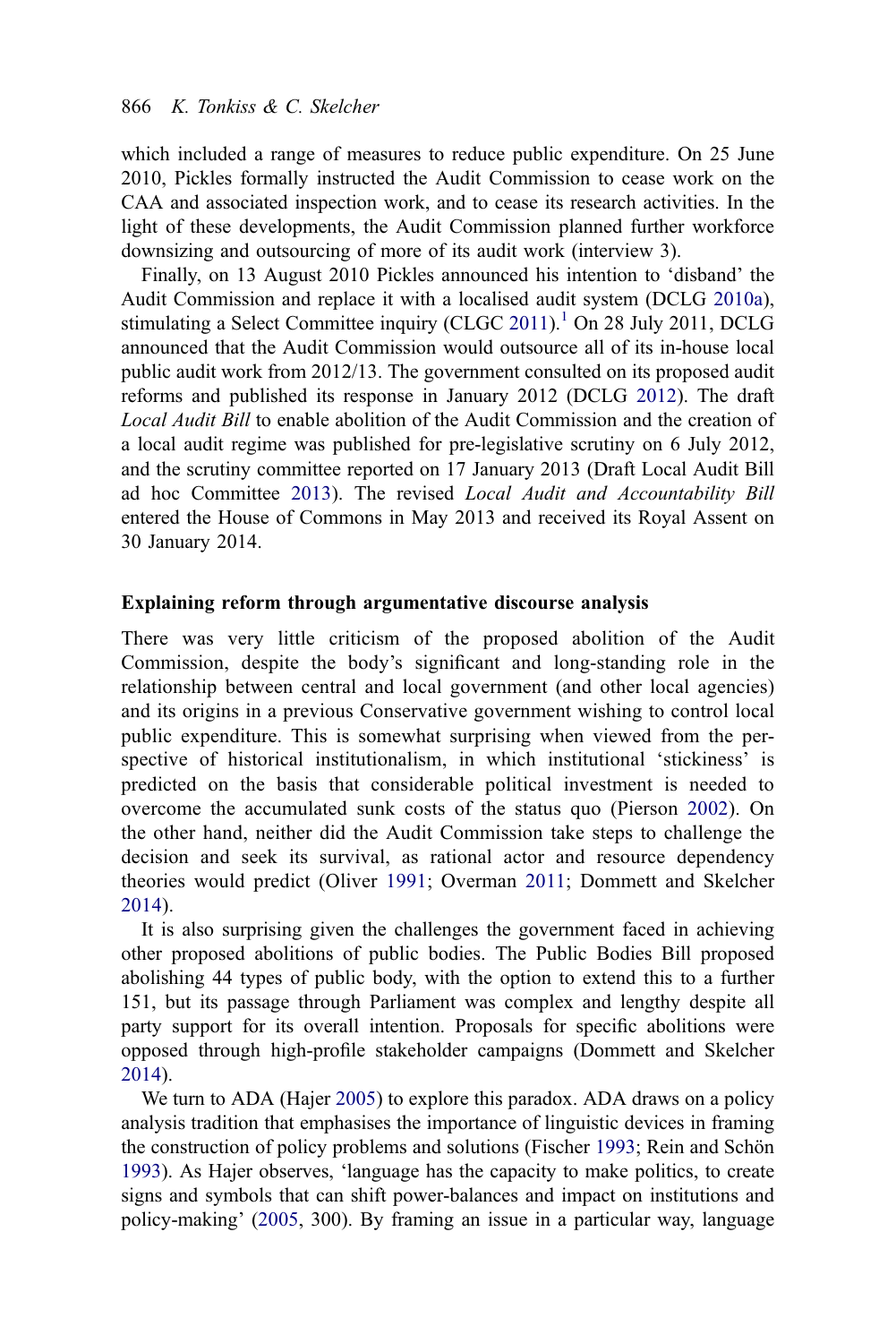serves the political functions of persuasion and justification (Rein and Schön [1993\)](#page-18-0) as well as coalescing a community of allegiants around this portrayal (Stone [1989](#page-19-0)). As a result, analysis of discourse – 'an ensemble of ideas, concepts and categories through which meaning is given to. . . phenomena' (Hajer [2005](#page-17-0), 300) – is central to understanding how and why particular issues come to be defined as policy problems, the specific responses that are developed and the extent to which they are accepted or rejected.

The statements through which discourses are articulated take the form of narratives or stories, which can translate one construction of a policy issue into accepted 'common sense'. In UK public sector reform, these are often expressed in a 'from-to' form, in which the proposed change delineates a past failing from an anticipated future success (Newman [2001](#page-18-0)). Following Hajer, we see storylines as the statements actors employ to summarise these complex narratives. Actors who articulate similar storylines may develop 'discursive affinity' (Hajer [2005](#page-17-0), 304). Thus, we can talk of a discourse coalition, 'the ensemble of story lines, the actors that utter these story lines, and the practices through which these story lines are expressed' (ibid.). A discourse coalition may be said to be dominant where other actors accept its position, and where it comes to inform the policy process itself (Miller [2012\)](#page-18-0). This dominance is achieved not simply by forming a storyline, but rather through the deployment of discursive resources which comprise the different linguistic tools and media through which their understanding of the world can be presented.

#### The abolition agenda: discourses, storylines, practices and coalitions

We now apply the ADA approach to the politics of the Audit Commission abolition proposal. We map the pro- and anti-abolition discourse coalitions [\(Table 2\)](#page-7-0) and then use these data to explain the lack of resistance to the proposal and how it came to be widely accepted in a relatively short space of time.

#### Pro-abolition discourse coalition

Pickles, the incoming Secretary of State responsible for the Audit Commission, held robust views on the need for there to be greater opportunities for citizens to challenge local councils' spending and performance. On taking office, and unknown to the Audit Commission, he instructed a small group of civil servants to establish how the Commission could be abolished and how this proposal could best be presented (DCLG [2010b](#page-16-0), [2010c](#page-16-0)). From this developed one of the most prominent storylines within the pro-abolition discourse coalition – the Audit Commission's lack of local accountability when compared with the prospects offered by citizens becoming 'armchair auditors' of local authorities in an environment of extensive online data transparency (interview 2). Thus, the official announcement of the proposed abolition stated that 'Ministers believe that the work of the Commission has become increasingly less focused on accountability to citizens but on reporting upwards to government', with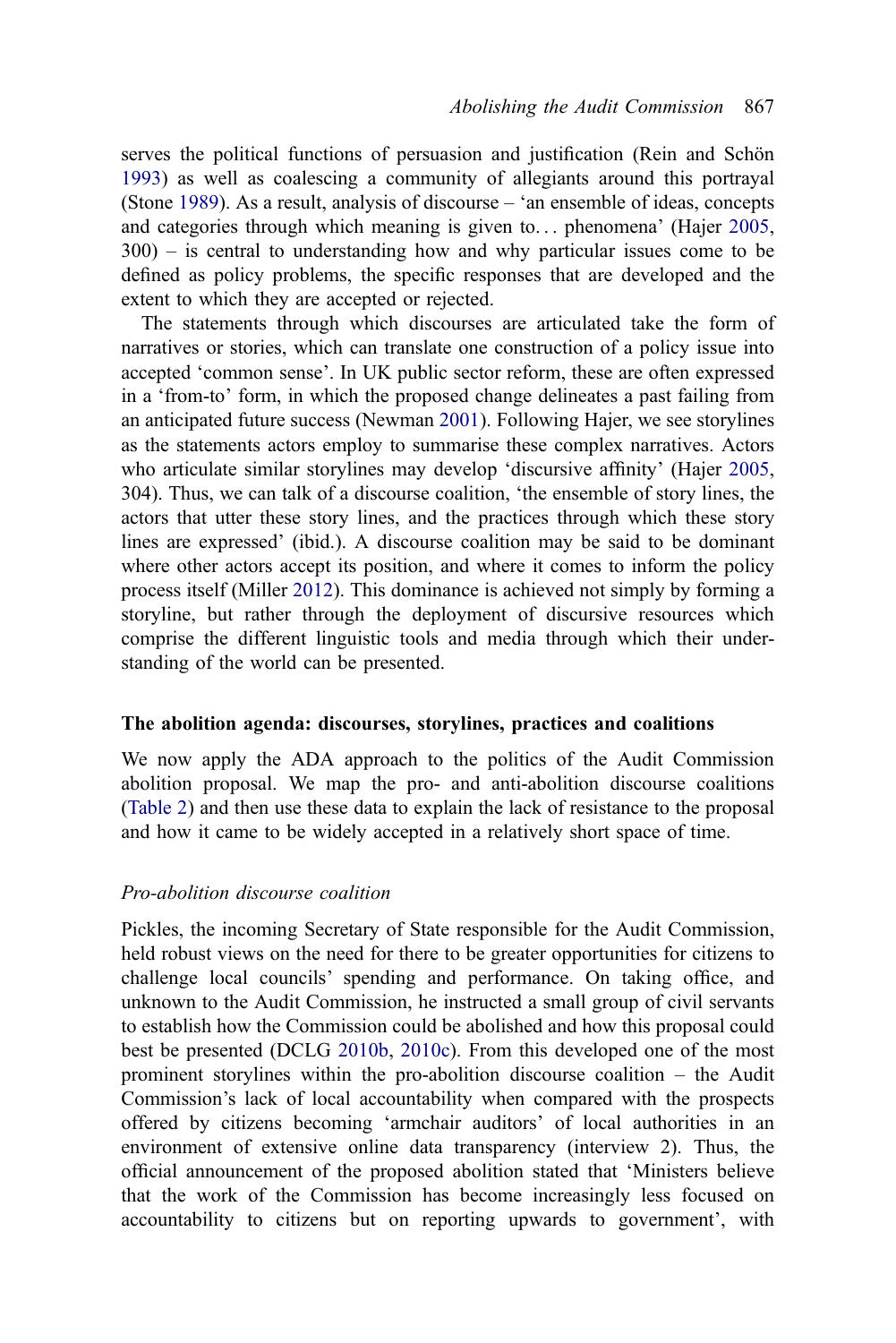# <span id="page-7-0"></span>868 K. Tonkiss & C. Skelcher

| Discourse<br>coalition               | Discourse                                                                                                                                                                                                                                                                                                       | Storylines                                                               | Actors                                                                                                                       | Practices                                                                                                       |
|--------------------------------------|-----------------------------------------------------------------------------------------------------------------------------------------------------------------------------------------------------------------------------------------------------------------------------------------------------------------|--------------------------------------------------------------------------|------------------------------------------------------------------------------------------------------------------------------|-----------------------------------------------------------------------------------------------------------------|
| Pro-abolition                        | The Audit Commission has<br>become bureaucratic,<br>inefficient and<br>burdensome for local<br>councils; it is not<br>delivering a regulatory<br>function that is in the<br>public interest; reform<br>will rectify these<br>problems and will<br>deliver accountability to<br>the people, not to<br>government | Accountability                                                           | Government<br>Conservative<br><b>MPs</b><br>Right-wing<br>press                                                              | Parliamentary<br>debates<br>Evidence to<br>select<br>committee<br>Press briefings                               |
|                                      |                                                                                                                                                                                                                                                                                                                 | Localism and<br>reducing<br>burdensome<br>and<br>bureaucratic<br>demands | Government<br>Private sector<br>auditing firms<br>Local<br>authorities<br>Peak sector<br>groups<br>Right-wing<br>think tanks | Ministerial<br>statements<br>Evidence to<br>select<br>committee<br>Lobbying<br>ministers                        |
|                                      |                                                                                                                                                                                                                                                                                                                 | Waste and<br>inefficiency                                                | Government<br>Conservative<br><b>MPs</b><br>Right-wing<br>press                                                              | Parliamentary<br>debates<br>Parliamentary<br>questions<br>Press briefings                                       |
|                                      |                                                                                                                                                                                                                                                                                                                 | Self-interested<br>lobbying                                              | Government<br>Conservative<br><b>MPs</b><br>Right-wing<br>press                                                              | Parliamentary<br>debates<br>Parliamentary<br>questions<br>Press briefings                                       |
|                                      |                                                                                                                                                                                                                                                                                                                 | Open market<br>competition                                               | Government<br>Private sector<br>auditing firms                                                                               | Evidence to<br>select<br>committee<br>Lobbying                                                                  |
| Anti-abolition<br>but pro-<br>reform | The Audit Commission<br>provides a high-quality<br>independent audit<br>function, and it is not<br>wasteful/biased as has<br>been claimed in some                                                                                                                                                               | Beneficial and<br>high-quality<br>activities                             | Left-leaning<br>press Audit<br>Commission<br>Third-sector<br>organisations                                                   | Evidence to<br>select<br>committee<br>Responses to<br>Parliamentary<br>questions                                |
|                                      | reports; if regulation is<br>to be reformed, the new<br>arrangements must<br>preserve the<br>independence of local<br>public audit while<br>finding ways to deliver<br>the lower audit fees<br>Government requires                                                                                              | Independent<br>voice                                                     | Audit<br>Commission<br>Third-sector<br>organisations<br>Trade union<br>Labour party                                          | Evidence to<br>select<br>committee<br>Response to<br>consultation<br>Responses to<br>Parliamentary<br>questions |
|                                      |                                                                                                                                                                                                                                                                                                                 | More efficient<br>than<br>fragmenting<br>audit<br>procurement            | Audit<br>Commission<br>Trade union                                                                                           | Evidence to<br>select<br>committee<br>Response to<br>consultation<br>Open letter to<br>minister                 |

Table 2. Pro- and anti-abolition discourse coalitions

Source: Authors' analysis of research data.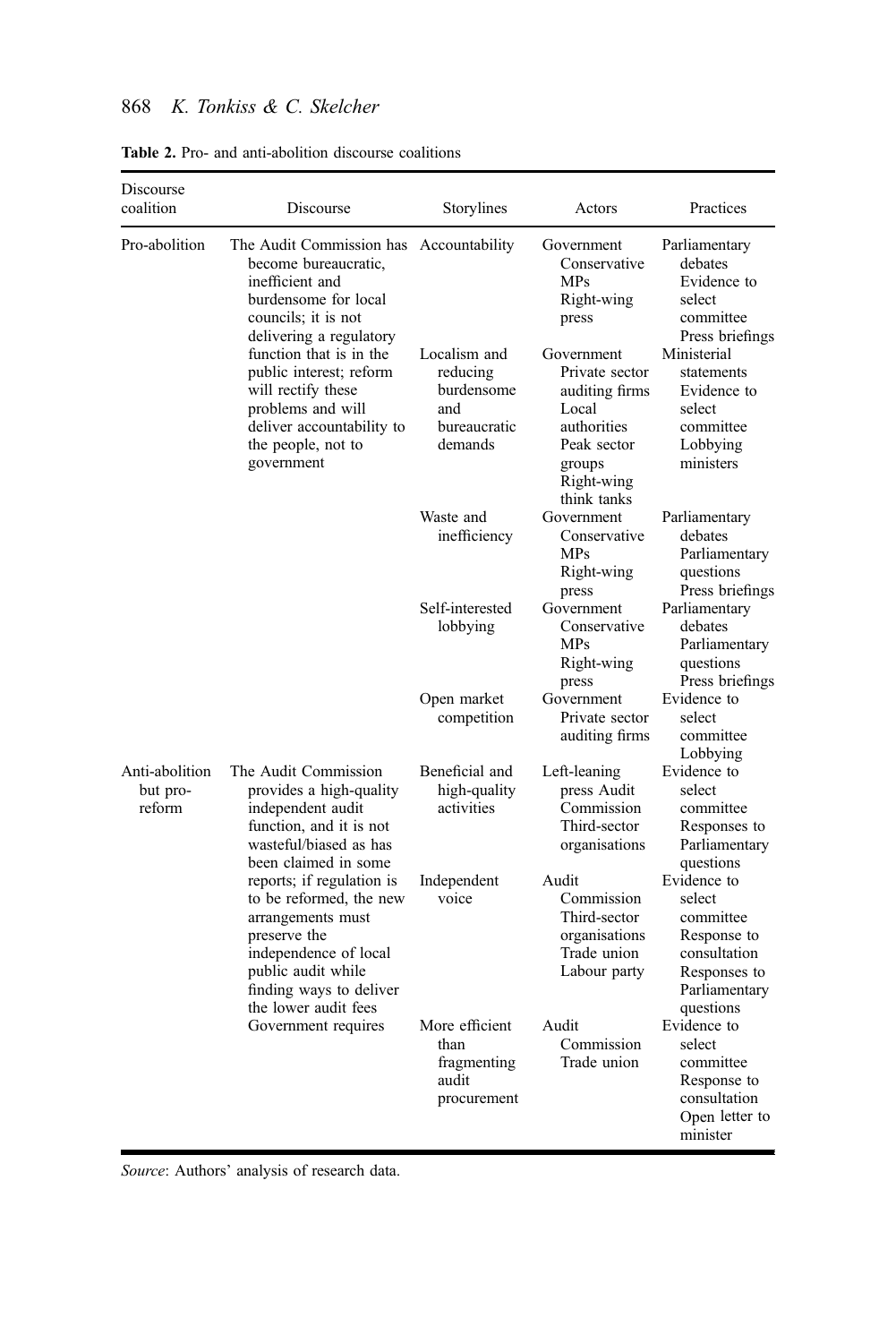Pickles quoted as saying that 'rather than being a watchdog that champions taxpayers' interests, it has become a creature of the Whitehall State' (DCLG [2010a](#page-16-0)). Pickles was supported by grass-root Conservative criticisms of the Audit Commission's inspection regime and growing disillusionment with CPA/CAA, especially by Conservative-controlled councils (interview 2).

A related storyline was 'promoting localism', removing '[e]laborate mechanisms of audit, inspection, targets and guidance [that] enable the centre to micromanage the public sphere to an unprecedented degree' (HM Government [2010b](#page-17-0), 4). The localism storyline was also prevalent in evidence to the Select Committee inquiry into the government's local audit reforms. Private sector auditing firms such as Deloitte LLP and BDO LLP argued that the audit regime should be responsive and accountable to 'local taxpayers' (CLGC [2011,](#page-16-0) ev.194–205). Cornwall County Council's submission was characteristic of those local authorities that gave evidence: 'We believe that individual authorities are best placed to understand the challenges facing their communities' (ev.w8) and the LGA agreed that the plan to abolish the Audit Commission was 'a practical expression of the localism and devolution agenda' (ev.137–140), revealing again the critical role of predominantly Conservative-controlled local authorities in this discourse coalition. This was a widely supported storyline which also brought the County Councils Network, a peak sector group, and the Taxpayers' Alliance, an influential right-wing lobby group, into the discourse coalition.

A storyline about waste, inefficiency and self-interested lobbying at the Audit Commission was also prominent. Our analysis of 109 of the 163 parliamentary questions (PQs) about the Audit Commission tabled between December 2009 and June 2011 concerned claims of inefficiency and frivolous expenditure, most by Conservative MPs, including political allies of Pickles. These asked about the cost of the Oneplace website (Grant Schapps MP, 20 January 2010), the number and cost of marketing and press staff employed by the Audit Commission (Andrew Griffiths MP, 14 September 2010), at which London restaurants it had paid for meals (Andrew Bridgen MP, 3 May 2011), and claims that the Audit Commission was engaging in lobbying in favour of its own interests (Christopher Chope MP, 23 March 2010). Media reports also claimed that the Audit Commission had been involved in lobbying Conservative MPs to prevent its abolition (e.g. Doughty [2010\)](#page-17-0).

Some sections of the press, especially the populist right-wing-oriented Daily Mail, gave regular, front-page coverage to claims that spending at the Audit Commission was out of control, linked to the Mail's more general campaigns against quangos on which it ran 150 articles between 2009 and 2013. Other newspapers ran similar stories, claiming days out at horse races, expensive dinners and dubious purchases of flowers, all funded by the Audit Commission (e.g. Telegraph [2011\)](#page-19-0). Many of these stories were linked to particular PQs, and the Audit Commission replies claimed they misrepresented or exaggerated the position. Nevertheless, they gave popular credence to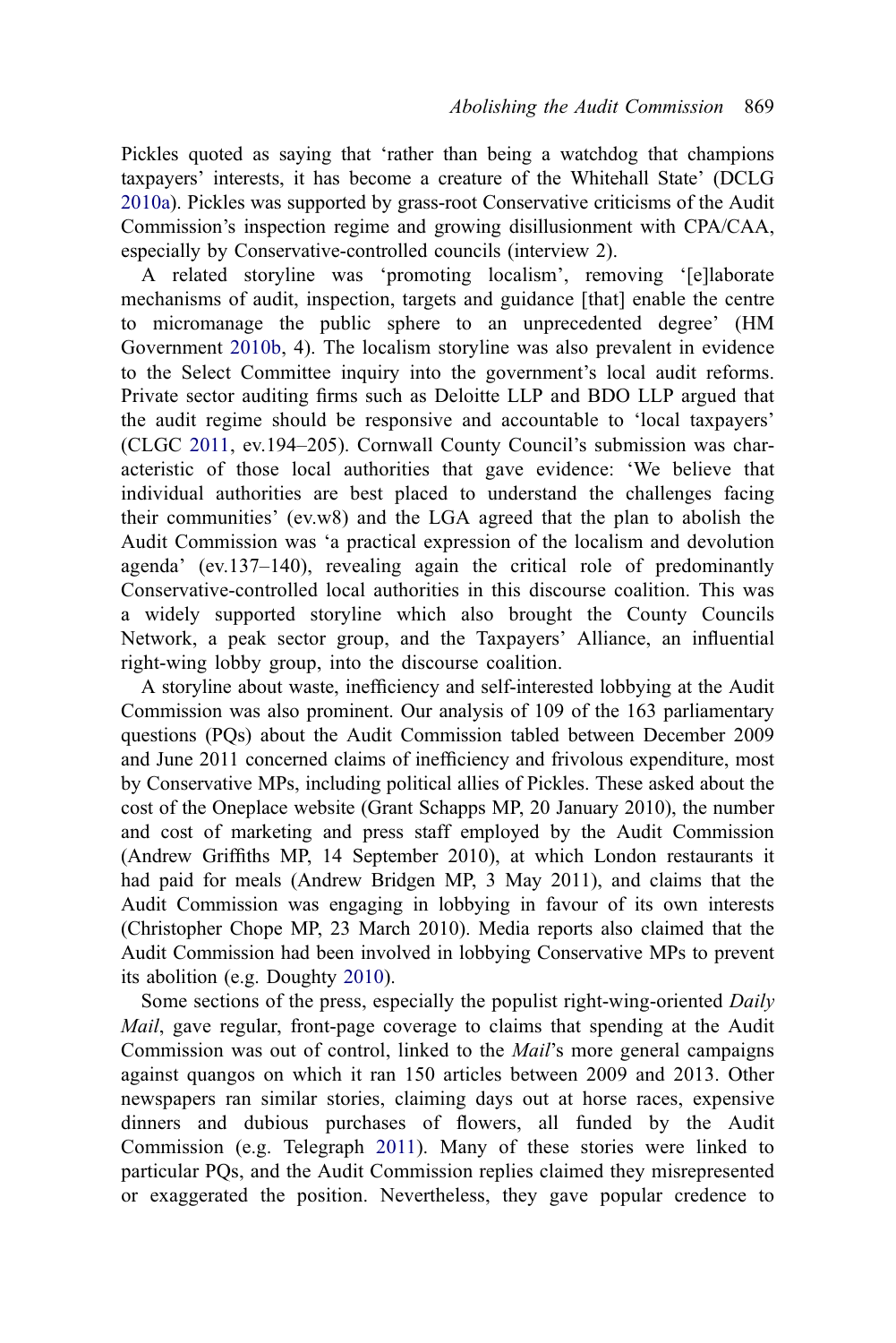Pickles' claim that the abolition would 'save the taxpayer £50 million per year' (DCLG [2010a\)](#page-16-0).

The final pro-abolition storyline concerns the merits of open competition for audit services. This was particularly emphasised by private sector auditing firms who stood to gain from the contracting out of the Commission's own audit work. For example, BDO LLP commented that 'the disposal of the Audit Commission's audit practice to a diverse range of large, medium and small sized firms in the private and third sectors presents the most effective way to create lasting competition and reduce the cost of providing audit and assurance services to public bodies' (CLGC [2011](#page-16-0), ev.199). Government also emphasised the benefits of a fully competitive market, thus connecting the benefits of efficiency gains to the wider austerity discourse.

#### Anti-abolition discourse coalition

Only a small number of actors argued against the abolition decision, and most of those were connected in some way to the Audit Commission. One storyline employed was that the Audit Commission's provided beneficial and high-quality functions. This is implicit in the Audit Commission evidence:

Over the years we have helped local authorities, health bodies, the police and fire services, and social landlords manage their money better, improve their performance, and work with other agencies – to the benefit of local users and local tax-payers. (CLGC [2011,](#page-16-0) ev.161)

Some parts of the more pro-Audit Commission press also supported this; for example, the Guardian [\(2010](#page-17-0)) and LGC [\(2011](#page-18-0)) highlighted the Commission's key role in tackling poor quality local services and driving improvement.

The Audit Commission sought to utilise the austerity storyline to its advantage, noting that 'it is counter-intuitive to disband expertise on [value for money], data, analysis, governance and assessment when severe financial pressures are increasing the risk of financial or service failure in local public services' (CLGC [2011](#page-16-0), ev.166). Some charitable organisations reflected similar concerns. For example, the Women's Resource Centre commented specifically on the abolition which, it argued, would negatively impact on gender equality at a local level (ev.179–181).

A second storyline portrayed the Audit Commission as an independent, publicly minded organisation fulfilling an important public function. The Audit Commission itself framed the proposals as a challenge to the principle of independent audit. Michael O'Higgins (then Chair of the Audit Commission) stated that '[i]ndependent appointment is one of the main safeguards of auditors' independence. It should not be set aside lightly' (Audit Commission [2010](#page-16-0)). The Commission stated that the proposals risked 'undermining the established safeguards over the stewardship and use of public money, which are essential for maintaining public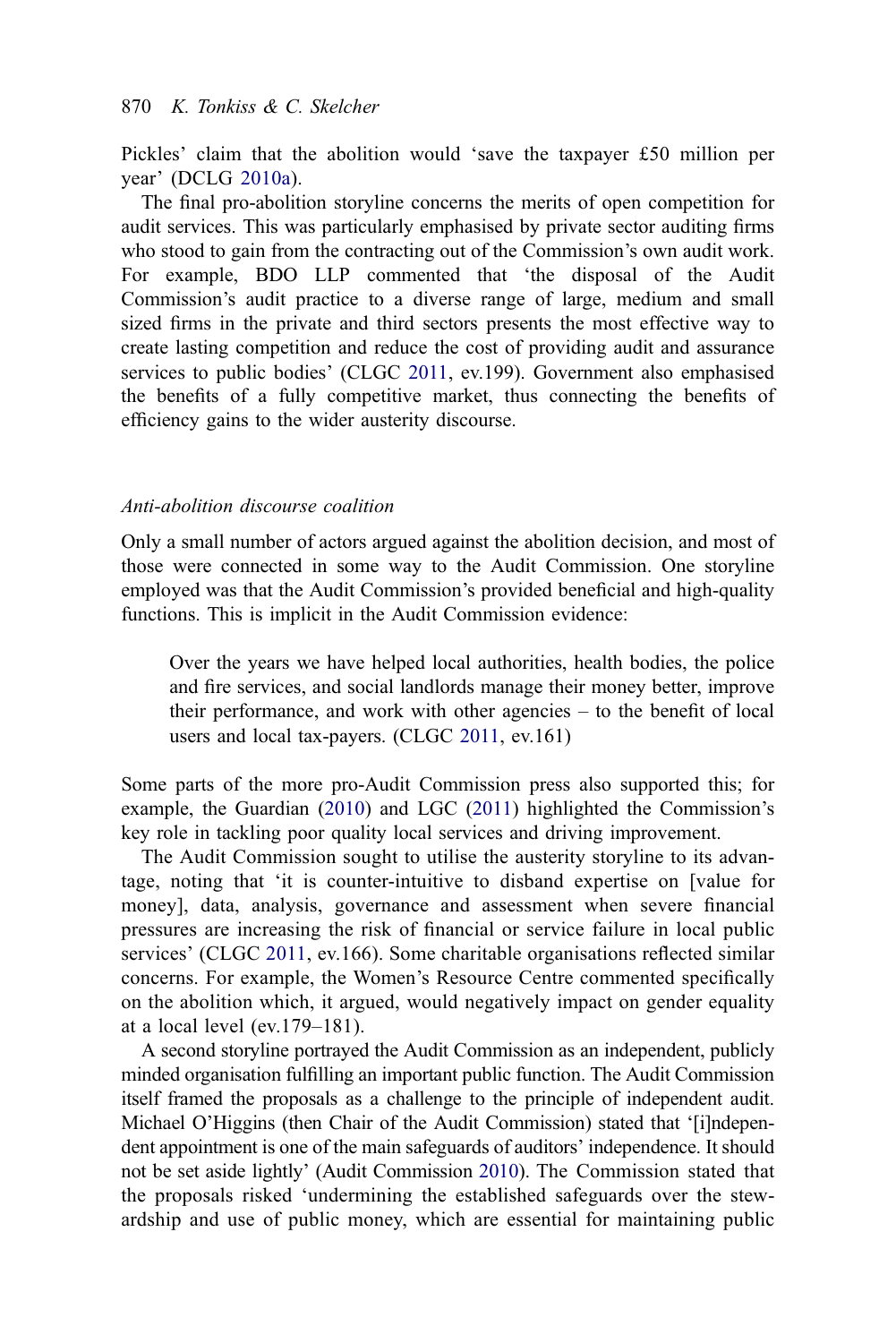confidence' ([2011a,](#page-16-0) 3). This storyline was developed by others, for example, Prospect, the trade union representing Audit Commission staff, noted that

It is commonly held that the most effective way of ensuring the independence of auditors is for them to be appointed wholly independently of the audited body. The current system [achieves this]. (CLGC [2011](#page-16-0), ev.176)

Eugene Sullivan, then Chief Executive of the Audit Commission, is reported as saying:

. . .we should acknowledge that this is a pivotal point in the history of public service. We will be losing a distinctive, and publicly owned, local public audit service and its District Auditors who have helped to protect the public purse effectively for over 150 years. (Johnstone [2012\)](#page-17-0)

This statement reinforces the independence of the Audit Commission and frames its audit functions as an essential aspect of good public governance, as did the Labour Party, which claimed that the closure of the Audit Commission would 'lead to a cosy, incestuous relationship between councils and the firms inspecting their books' (LGC [2010\)](#page-18-0). Similar sentiments were echoed by Clive Betts MP, Chair of the Select Committee undertaking the inquiry into the abolition, who asked 'If a council appoints an auditor, the auditor reports the public interest and the councils says "we don't like that, we're getting rid of you". Who is supposed to oversee this? It is a fundamental issue' (Kaffash [2011](#page-17-0)).

The Audit Commission also developed a third storyline countering the proabolition view that open competition for audit would bring efficiencies. In his response on the DCLG consultation, O'Higgins detailed potential extra costs that could stem from the changes to the audit function brought about by abolition (Audit Commission [2011b\)](#page-16-0) – something which was also highlighted by Prospect in their Select Committee evidence. This was based on the multiplicity of different bodies (private audit firms, local audit committees and the National Audit Office) required to discharge the Audit Commission's audit functions should it be abolished. The Audit Commission board also tried to dispel 'myths' about its spending and inefficiency by conveying its efficiency storyline as 'fact'. For example, shortly after the announcement of the abolition, O'Higgins wrote an open letter to the Secretary of State in which he highlighted that the Audit Commission had not been reluctant to disclose its spending, as some reports had claimed, that it had not wasted money and that it had not been attempting to lobby on behalf of specific causes (Audit Commission [2010\)](#page-16-0).

#### Explaining the dominance of the pro-abolition discourse coalition

Discourse coalitions affect the distribution of power when they are able to achieve discursive *structuration*  $-$  dominating the way an issue is conceptualised – and discursive institutionalisation – solidifying this understanding into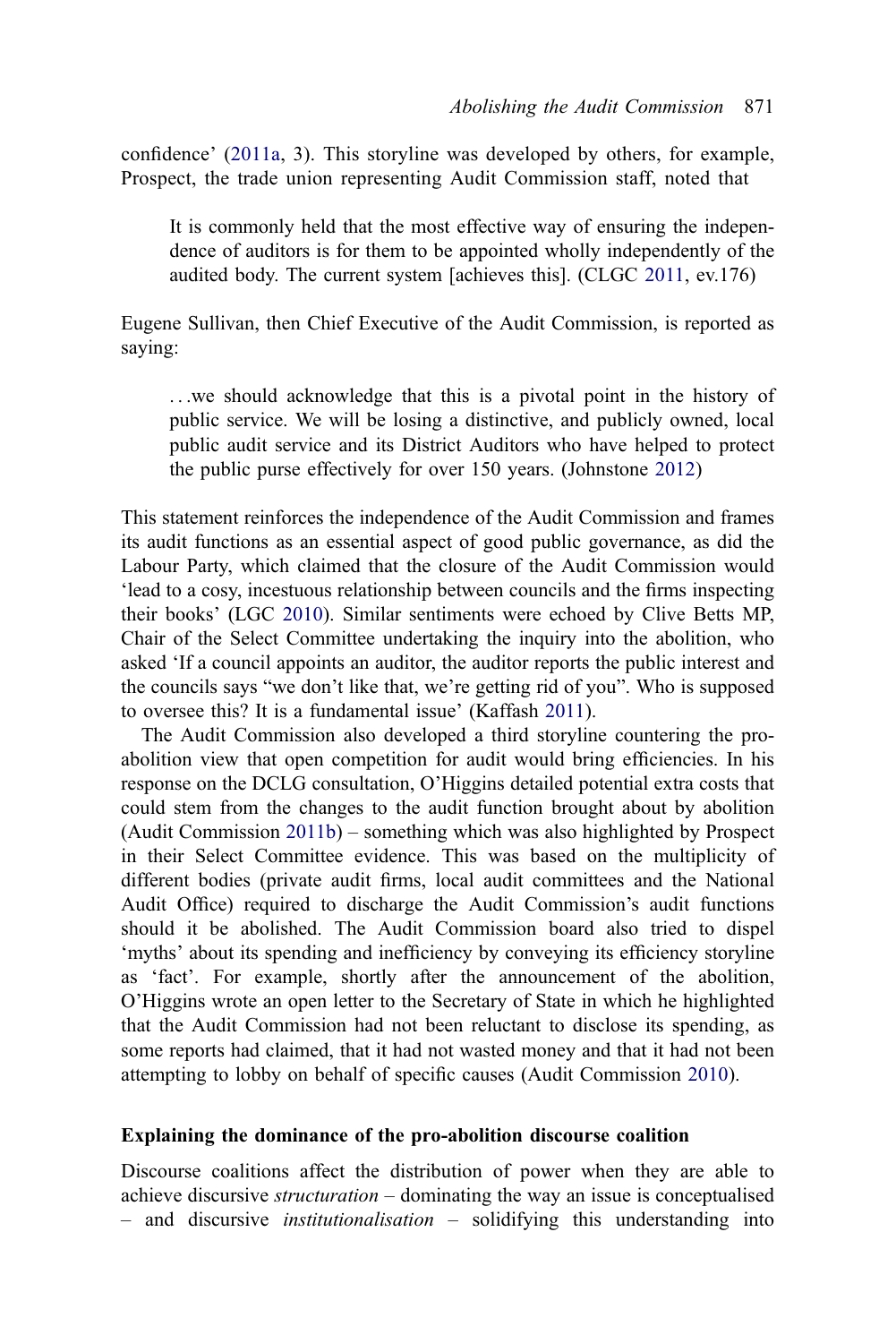practices or institutional arrangements (Hajer [2005](#page-17-0)). Both effects are evident. The number and mutually supportive nature of the pro-abolition storylines played a major role in achieving discourse structuration ([Table 2\)](#page-7-0), as did their affinity with the wider and broadly accepted discourse of the need for public sector austerity. The pro-abolition coalition was able to achieve multiple reinforcing articulations of the storylines due to its large membership [\(Table 3](#page-12-0)), which then provided a solid basis for the newly elected government – aided by material resources including a popular mandate, legislative capacity and executive authority – to move forward with the abolition. The influential actors it contained were able to access various institutional settings that ensured their utterances would be reported in the media, and connections between particular Conservative MPs and right-wing newspapers had the effect of amplifying these storylines. Although the various parties in the discourse coalition did not necessarily accept all the storylines, there was enough to bind them together.

Our analysis shows that timing and time are important factors in discursive structuration. Pickles' abolition proposal was developed in secret, and he only notified the Audit Commission's chair a few hours ahead of his Commons statement (interview 3; DCLG [2010b](#page-16-0), [2010c](#page-16-0)). Such timing prevented the Commission from formulating and seeking to build a discourse coalition around its own anti-abolition storyline. The strength of the pro-abolition coalition, informed by well-developed and strong storylines, may have meant that such an anti-abolition coalition would still not have saved the body. However, timing is important in understanding why there was so little of the contestation over abolition that, as we have noted, is typically found in such cases. Time was also important. Cumulative discursive structuration is apparent when the evidence to the November 2010 Select Committee inquiry [\(Table 3](#page-12-0)) is compared to that for the government consultation some 12 months later (DCLG [2012](#page-16-0)). In the latter case, none of the submissions suggested retention of the Audit Commission but all commented on the proposed new local audit regime. Actors had already accepted that abolition was inevitable and had turned their attention to the future. Clive Betts MP reflected this position on the completion of the Select Committee inquiry, when he noted that the demise of the Commission had gone by 'largely unlamented' and focused his attention instead on ensuring that the regime replacing the Commission would be robust and preserve the principle of independent audit (Betts [2011\)](#page-16-0).

From this, it is a short step to discursive institutionalisation. This is illustrated by the practices for the appointment of a new Audit Commission chair. Despite the legislation to abolish the Audit Commission not yet having been considered by Parliament, the government's advertisement sought an individual with experience and skills to 'help oversee a process of significant downsizing leading up to its closure' (CLGC [2012,](#page-16-0) 7). At the pre-appointment hearing by a committee of MPs, the preferred candidate was asked whether he thought the decision to abolish was right. He responded: 'I applied for the job given that the decision was taken, and my responsibility is to make sure that that is what happens' (op cit., oral evidence 4). Questions then focused on his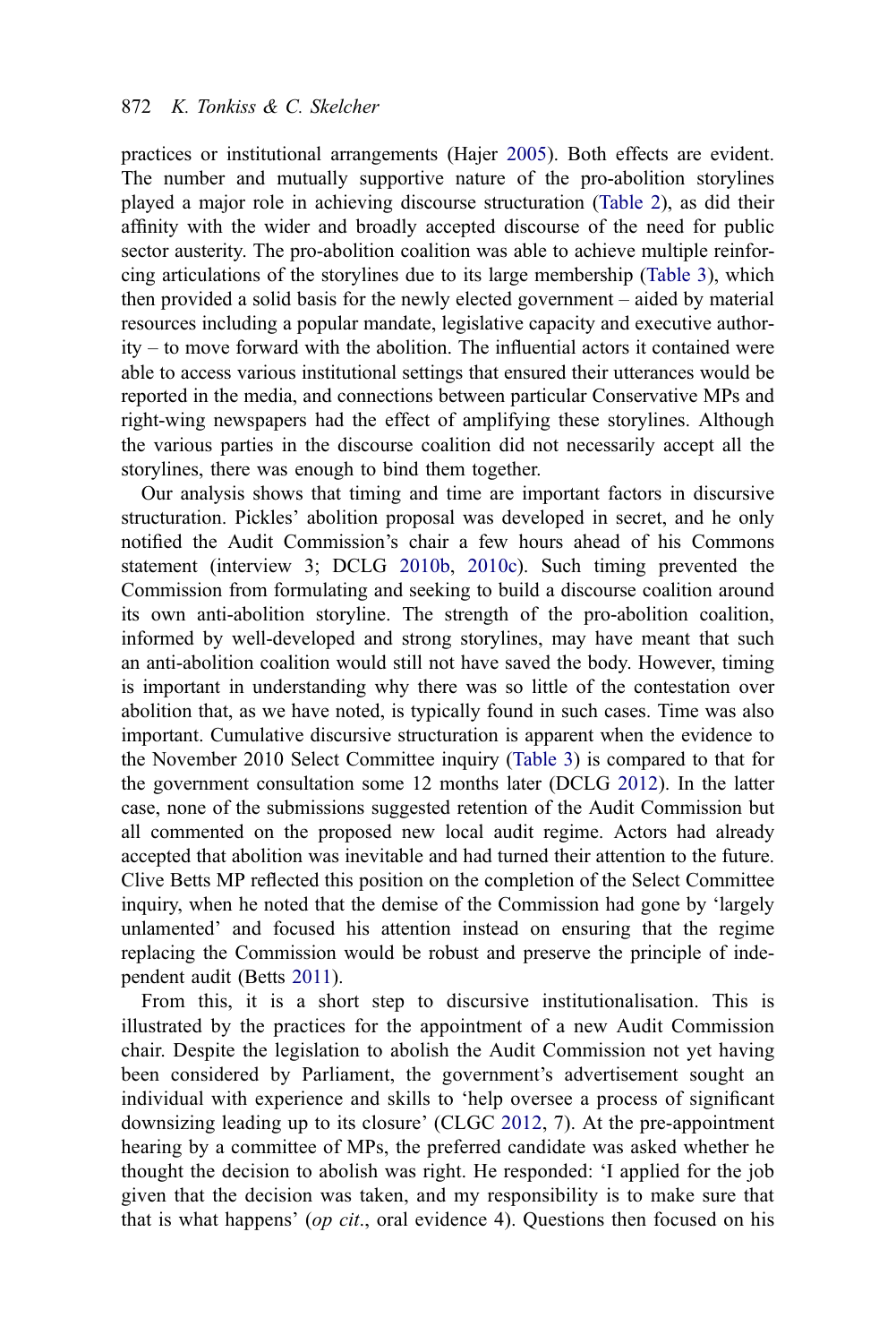| Contributor                            | For abolition | Against abolition | N/A |
|----------------------------------------|---------------|-------------------|-----|
| Associations                           |               |                   |     |
| National Association of Local Councils |               |                   | X   |
| Chief Fire Officers Association        | X             |                   |     |
| Local Government Association           | X             |                   |     |
| District Councils Network              | X             |                   |     |
| County Councils Network                | X             |                   |     |
| New Local Government Network           |               |                   | X   |
| Taxpayers' Alliance                    | X             |                   |     |
| <b>APSE</b>                            | X             |                   |     |
| COPROP, FPS, NaPPMI and NBVBS          | X             |                   |     |
| Centre for Public Scrutiny             | X             |                   |     |
| Local authorities                      |               |                   |     |
| Kent County Council                    | X             |                   |     |
| Cornwall County Council                | X             |                   |     |
| <b>Essex County Council</b>            | X             |                   |     |
| Staffordshire County Council           | X             |                   |     |
| Warwickshire County Council            |               |                   | X   |
| Gateshead Council                      | X             |                   |     |
| Westminster City Council               | X             |                   |     |
| <b>Barnsley Council</b>                |               |                   | X   |
| Oxfordshire County Council             | X             |                   |     |
| Audit organisations                    |               |                   |     |
| Audit Commission                       |               | Χ                 |     |
| Audit Practice of the Audit Commission |               |                   | X   |
| Vanguard Consulting                    | X             |                   |     |
| Deloitte LLP                           | X             |                   |     |
| <b>BDO LLP</b>                         | Χ             |                   |     |
| MacIntyre Hudson                       | X             |                   |     |
| <b>HJC</b> Actuarial Consulting        | X             |                   |     |
| Mazars LLP                             | X             |                   |     |
| Grant Thornton LLP UK                  | Χ             |                   |     |
| Audit Scotland                         |               |                   | X   |
| Mid Kent Internal Audit                | X             |                   |     |
| Financial bodies                       |               |                   |     |
| <b>CIPFA</b>                           | Χ             |                   |     |
| Financial Reporting Council            | X             |                   |     |
| ACCA                                   | X             |                   |     |
| <b>ICAEW</b>                           | X             |                   |     |
| Third-sector bodies                    |               |                   |     |
| Age UK                                 |               | Χ                 |     |
| Women's Resource Centre                |               | X                 |     |
| Shelter                                | X             |                   |     |
| Children's Society                     |               |                   | X   |
| Other organisations                    |               |                   |     |
| <b>DCLG</b>                            | X             |                   |     |
| Housing Information Ltd                | X             |                   |     |
| Public Concern at Work                 |               |                   | Х   |
| <b>Tenant Inspection Services</b>      |               |                   | X   |
| Community Resilience UK                |               |                   | X   |
| Prospect                               |               | X                 |     |
| <b>CIFAS</b>                           |               |                   | Χ   |
| IPSOS Mori                             |               |                   | X   |

<span id="page-12-0"></span>Table 3. Submissions to Select Committee inquiry

Note: The N/A column refers to those submissions which did not specifically refer to the abolition of the Audit Commission and so could not be included in the analysis.

Source: Authors' analysis of evidence, communities and Local Government Committee ([2011](#page-16-0)).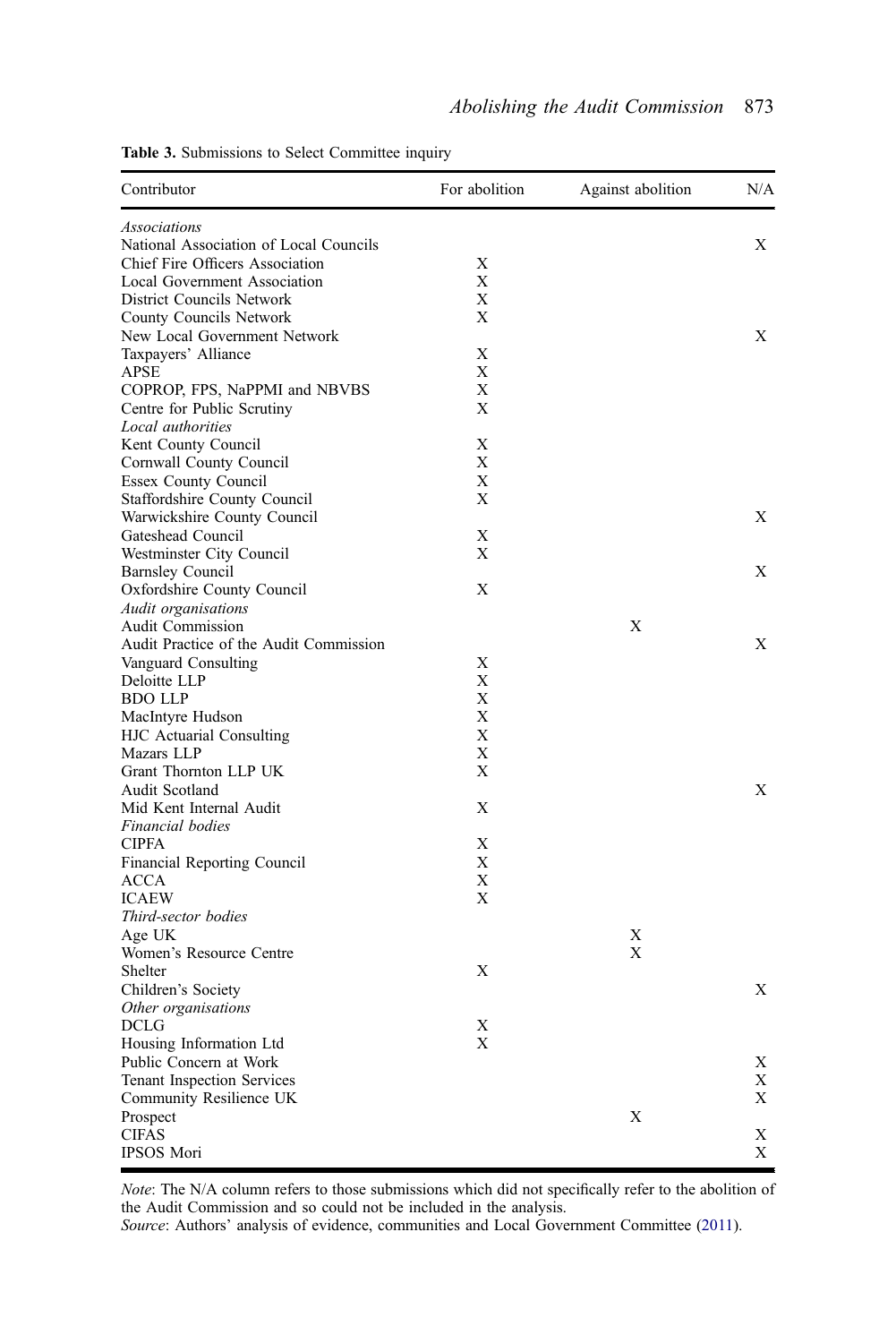aptitude for scaling down and closing the Commission, and his appointment was confirmed.

Discursive structuration and institutionalisation show us how the pro-abolition coalition was able to dominate the discursive field, but not why the Audit Commission refrained from mounting a defence. Here we turn to Bourdieu's [\(1977\)](#page-16-0) concept of *habitus* – 'a practical sense of the "the game", a set of dispositions to act' (Chouliaraki and Fairclough [1999](#page-16-0), 101), or what Miller [\(2012,](#page-18-0) 72) refers to as 'an almost unthinking form of social action'. Habitus, then, is constituted by the deep background norms and practices associated with particular positions. Thus, the Commission's response was to frame the proposals as a challenge to the principle of independent audit rather than to seek to preserve the organisation:

Our strategy from the beginning was. . . Firstly, to respect the right of the Secretary of State to change the architecture of government... We shouldn't complain about being abolished. That's the privilege of ministers. Secondly, to defend the Commission and its staff from abuse and gratuitous inaccuracy of which there was a lot... [We] didn't oppose the decision in principle, but did argue quite strongly against much of the unnecessary abuse. (Interview 3)

The habitus of the Audit Commission was one of public self-denial in respect of the future of the organisation. The Commission's board could have mounted a defence and opposed abolition, but instead almost automatically chose to acquiesce due to the deep norms that come with accepting appointed public office (Dommett and Skelcher [2014](#page-16-0)). Consequently, the discursive resources open to the Audit Commission were constrained, and without substantial stakeholder opposition to the proposals the abolition was relatively straightforward.

## Conclusion

Our analysis of the abolition of the Audit Commission shows the importance of understanding the way in which the politics of administrative reform is a matter of discursive framing; the expansion of the Commission's role in the 2000s was framed in terms of the public service improvement imperative, while its demise was constructed in terms of the body being out of control. The determining factors in the latter case were the ability of the pro-abolition discourse coalition to achieve discursive structuration and institutionalisation – abolition became a social fact even before Parliament had considered the complex legislation involved, and this was reflected in the new chair's appointment process. Instead, debate focused on the technical and ethical issues involved in reverting to the nineteenth-century practice of councils appointing their own auditors. This helps to explain why, contrary to the literature and parallel agency termination cases, the Audit Commission's abolition was relatively simple and unopposed. The ability of one discourse coalition to structure the high politics of reform to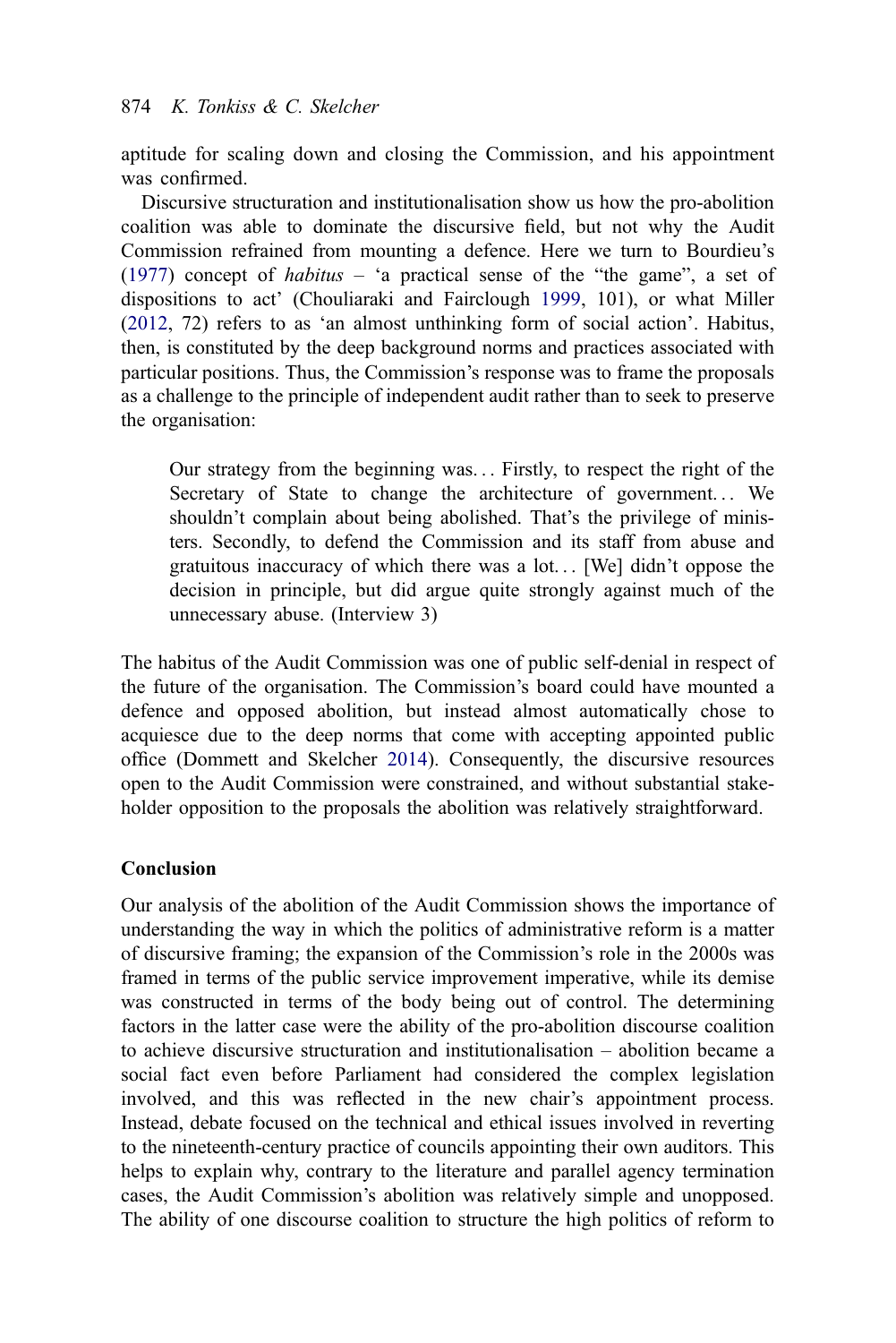their advantage thus set the context for the low politics of technical debate about the new audit system, which suggests that questions of technical feasibility are unlikely to derail a reform initiative once its promoters gain discursive ascendency.

This analysis contributes to the literature on administrative reform because it demonstrates that major reforms are not just a matter of the material resources available to a newly elected government. Material resources should not be ignored – Pickles had the authority and political support to propose the abolition. However, they interact with the discursive realm and thus, in the case of the Audit Commission, the storylines of the various political, media, business and local government actors developed a discursive affinity and melded into a powerful pro-abolition discourse coalition. Framing the Audit Commission as wasteful and unaccountable enhanced the material resources available to government. Isolated and bound by institutional norms not to criticise its own abolition, the Audit Commission and its few supporters were placed in a weak position. By highlighting the interaction between material and discursive levels, the paper has demonstrated the merits of using the ADA approach to analyse administrative reform and therefore to help explain why the assumptions of institutional stickiness commonly found in the literature are sometimes not observed. Further research into the implementation of other reforms in other policy areas – such recent reforms to the NHS and to the social security system in the UK – as well as in different circumstances with greater contestation over the reform or within the broader policy arena – could help to shed more light on the role of discourse coalitions in the implementation of such policy decisions.

This paper has also added valuable insights to the ADA literature, with particular reference to interactions between the discursive and the material. Interpretive approaches such as are often critiqued on the basis that they fail to link the ideational and institutional contexts in which discourses are articulated (Gains [2011;](#page-17-0) Hay [2011\)](#page-17-0), and that they lack a solid link between discourse and action (Wagenaar [2012\)](#page-19-0). Yet in this study, we have shown how the institutional context both constructs the norms of behaviour which facilitate contexts for the application of actors' utterances and provides the material resources through which a reform proposal is realised. Discursive resources have been shown to be connected to material resources, with the parliamentary system giving a government minister considerable legislative capacity, and important material resources to underpin the discursive resources at their disposal.

Further, we have also demonstrated that the ability of a discourse coalition to gain advantage is affected by timing and sequencing in the deployment of discursive resources, placing opponents at a disadvantage since they have to respond to the initial framing. The case of other bodies proposing abolition under the Public Bodies Act shows that the ability to launch a more effective defence could have given rise to greater contestation over the decision, although this may have proved ultimately unsuccessful given the strength of the pro-abolition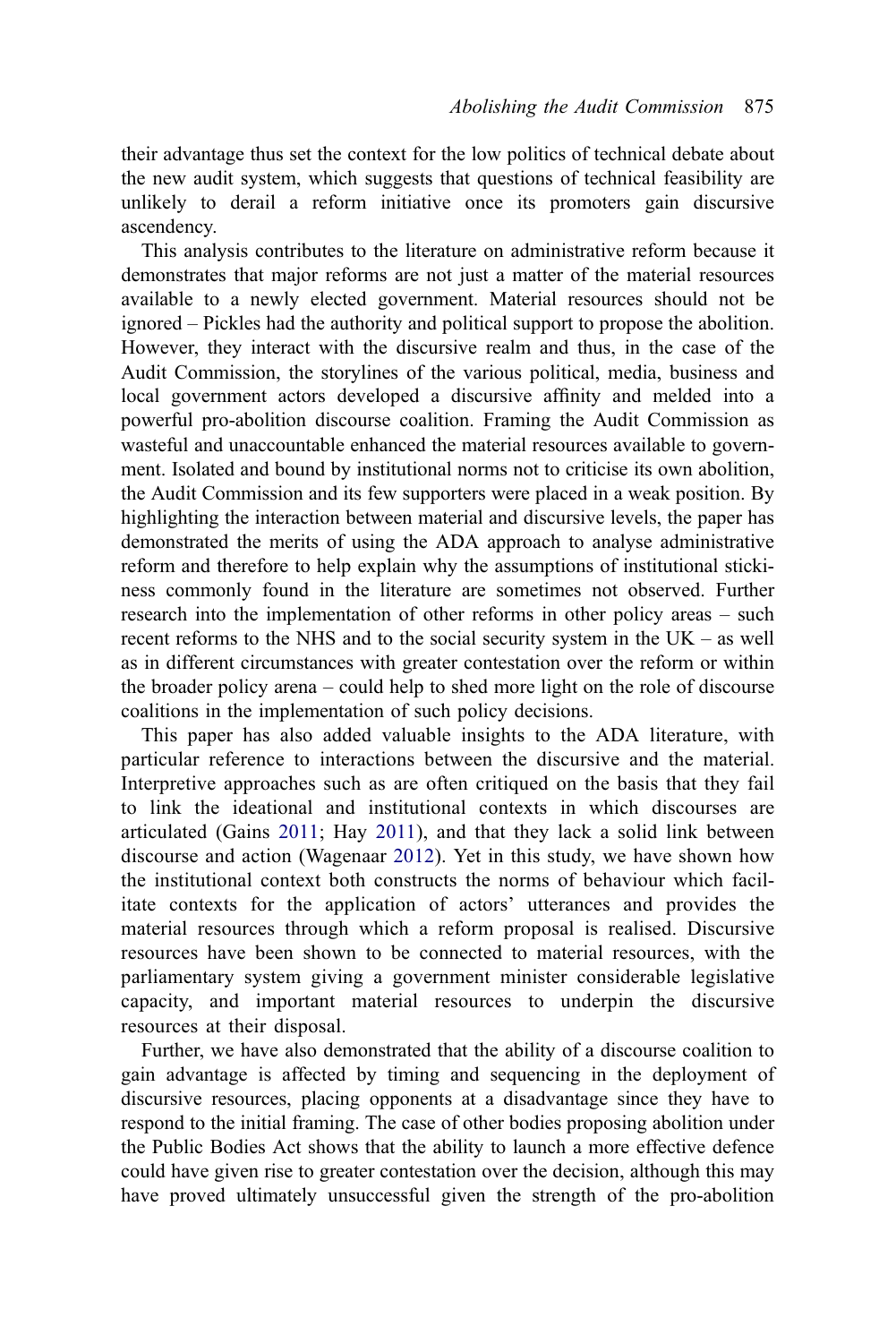coalition which had built up over a long period of time and coalesced around numerous high-profile storylines.

Our study also contributes to policy and practice. Policy advice of administrative reform recognises the importance of winning 'hearts and minds', but our work shows that winning control of the way actors talk about an issue is at least as important. Talk frames an issue, locating it in relation to other issues, engendering it with normative flavour and pointing towards a solution. As Schmidt argues: 'speaking of change. . . rather than just thinking it, is key to explaining the actions that lead to major policy transformations' [\(2011,](#page-18-0) 107). Discussion of discourses may seem abstract and obtuse, but as any effective politician and manager knows it is the ability to affect the way people talk about an issue that is the key to change.

# Acknowledgements

The authors would like to acknowledge the support of the conference participants where earlier versions of the paper were presented, namely the Public Administration Committee conference, 18–19 July 2012, Plymouth; and the Policy and Politics conference, 18 September 2012, Bristol. Michael Hughes provided valuable assistance in gaining access to key participants.

# Disclosure statement

No potential conflict of interest was reported by the authors.

# Funding

The authors would like to acknowledge the support of the Economic and Social Research Council [grant ref. ES/J010553/1].

## Notes on contributors

Katherine Tonkiss is a lecturer in sociology and policy at the School of Languages and Social Sciences, Aston University, UK. Prior to this, she was a research fellow at the University of Birmingham on 'Shrinking the State', an ESRC-funded project examining the reform of arm's length bodies in the UK. Her current research focuses on migration policymaking in the UK and Australia. She is the author of Migration and Identity in a Post-National World (Palgrave Macmillan, 2013).

Chris Skelcher is professor of public governance in the Institute of Local Government Studies at the University of Birmingham, UK. His work currently focuses on the reform of arm's length agencies in comparative perspective, as part of an ESRC project with Matthew Flinders (Sheffield) and Tony Bertelli (New York). He has also written widely on hybrid governance and the implications for democratic practice, including, with Helen Sullivan and Stephen Jeffares, Hybrid Governance in European Cities (Palgrave, 2013).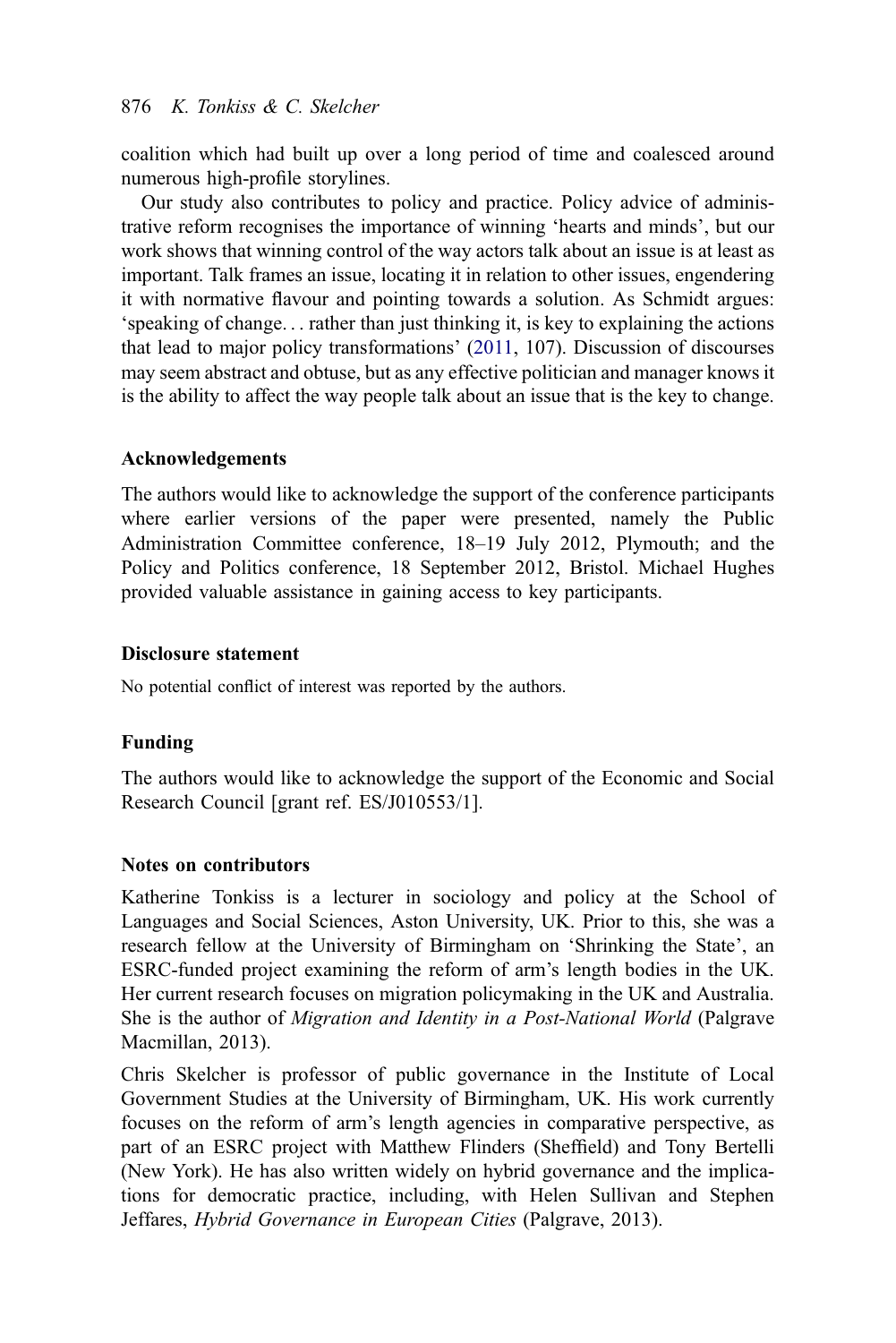#### <span id="page-16-0"></span>Note

1. See Timmins and Gash [\(2014](#page-19-0)) for a detailed account of the events surrounding the abolition of the Audit Commission between May 2010 and December 2013.

# References

- Audit Commission. 2009. Are We Being Served? For the First Time All Public Services to Be Held to Account in Oneplace. [press release]. London: Audit Commission.
- Audit Commission. 2010. Letter from Audit Commission Chairman Michael O'Higgins to Eric Pickles. London: Audit Commission.
- Audit Commission. 2011a. Department for Community and Local Government Consultation: Audit Commission Detailed Response. London: Audit Commission.
- Audit Commission. 2011b. Statement Welcoming Consultation on the Future of Local Audit. [press release]. London: Audit Commission.
- Betts, C. 2011. "The Time for Central Audit and Inspect is Over." The Guardian. Accessed May 19, 2014. [http://www.theguardian.com/local-government-network/](http://www.theguardian.com/local-government-network/2011/jul/07/central-inspection-audit-over) [2011/jul/07/central-inspection-audit-over](http://www.theguardian.com/local-government-network/2011/jul/07/central-inspection-audit-over)
- Bourdieu, P. 1977. Outline of a Theory of Practice. Cambridge: Cambridge University Press.
- Brown, S. 1997. "Public Services: Snapping at the Watchdog's Heels." The Guardian, p. 7, October 15.
- Campbell-Smith, D. 2008. Follow the Money: The Audit Commission, Public Money and the Management of Public Services, 1983–2008. London: Allen Lane.
- Chouliaraki, L., and N. Fairclough. 1999. Discourse in Late Modernity: Rethinking Critical Discourse Analysis. Edinburgh: Edinburgh University Press.
- Christensen, T., and P. Lægreid, eds. 2002. New Public Management: The Transformation of Ideas and Practice. Aldershot: Ashgate.
- CLGC. 2012. Pre-appointment Hearing for the Chair of the Audit Commission: Fourth Report of the Session 2012–13. London: The Stationery Office.
- CLGC (Communities and Local Government Committee). 2011. Audit and inspection of local authorities: Fourth Report of the Session 2012–2013. London: The Stationery Office.
- Conservative Party. 2010. Invitation to Join the Government of Britain: The Conservative Party Manifesto 2010. London: The Conservative party.
- Cope, S., and J. Goodship. 2002. "The Audit Commission and Public Services: Delivering for Whom?" Public Money and Management 22 (4): 33–40. doi:[10.1111/1467-](http://dx.doi.org/10.1111/1467-9302.00327) [9302.00327](http://dx.doi.org/10.1111/1467-9302.00327).
- DCLG. 2010a. Eric Pickles to Disband Audit Commission in New Era of Town Hall Transparency, [press release], August 13.
- DCLG. 2010b. "Correspondence between Civil Servants and Ministers Related to Abolition of Audit Commission." Freedom of Information Release, November 1.
- DCLG. 2010c. "Correspondence Related to Operation Victoria Sponge." Freedom of Information Release, December 2.
- DCLG. 2012. Draft Local Audit Bill: Summary of Consultation Responses. London: The Stationery Office.
- DETR (Department of Environment, Transport and the Regions). 2001. Strong Local Leadership – Quality Public Services. Cm 5327. London: DETR.
- Dommett, K., and C. Skelcher. 2014. "Opening the Black Box of Administrative Reform: A Strategic-Relational Analysis of Agency Responses to Termination Threats." International Public Management Journal 17 (4): 540–563.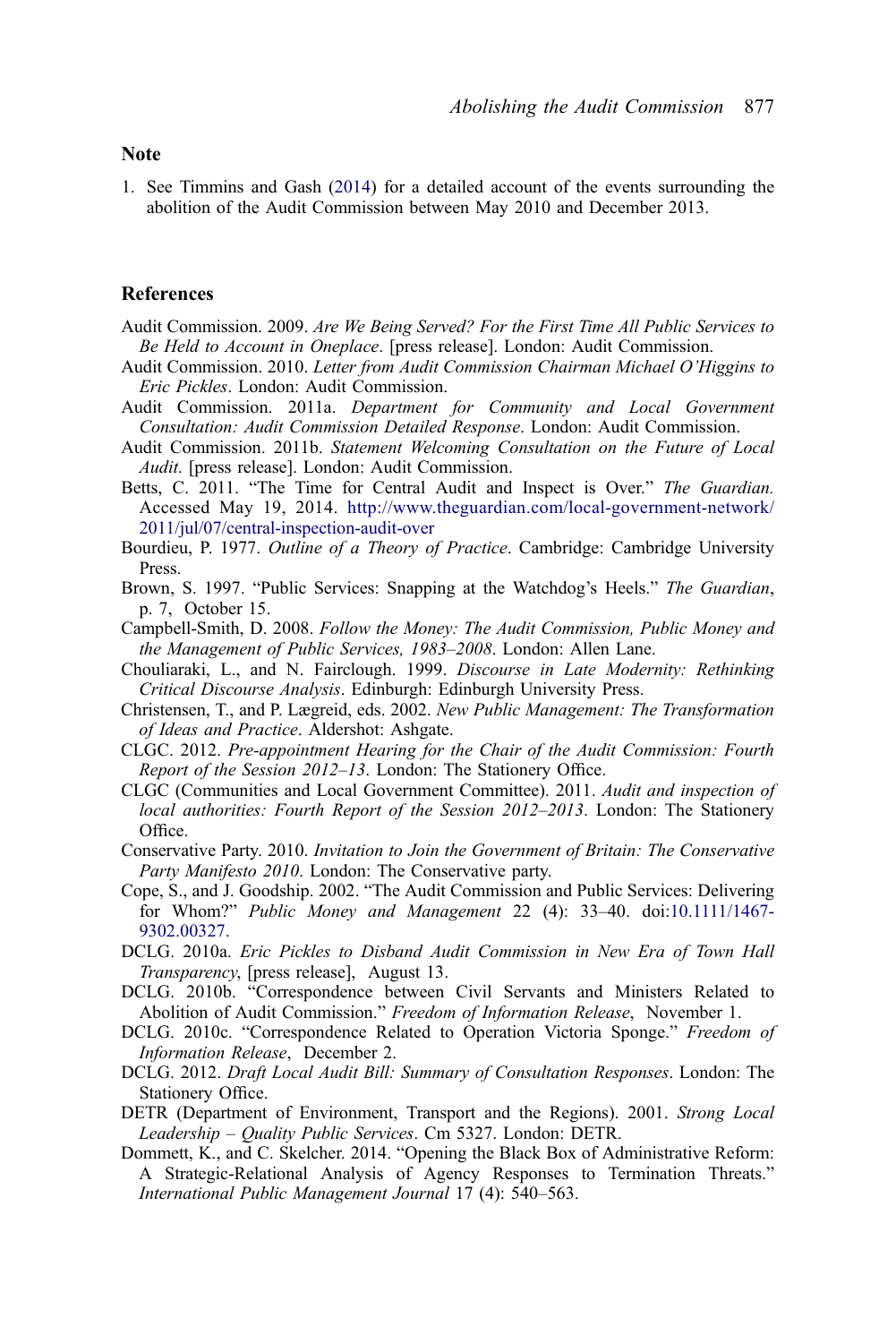- <span id="page-17-0"></span>Doughty, S., 2010. "Councils Use Taxpayers' Cash in Lobbying against Cuts at Party Conferences." Daily Mail. Accessed July 3, 2012. [http://www.dailymail.co.uk/news/](http://www.dailymail.co.uk/news/article-1317030/Councils-use-taxpayers-cash-lobby-cuts-party-conferences.html) [article-1317030/Councils-use-taxpayers-cash-lobby-cuts-party-conferences.html](http://www.dailymail.co.uk/news/article-1317030/Councils-use-taxpayers-cash-lobby-cuts-party-conferences.html)
- Draft Local Audit Bill ad hoc Committee. 2013. Draft Local Audit Bill: Pre-legislative Scrutiny, Report of Session 2012–13, HC 696 (2 vols.), London: The Stationery Office Limited.
- ETR. 2004. Local Government Revenue. Ninth Report of the Session 2003–04. London: The Stationery Office.
- ETR (Environment, Transport and Regional Affairs Committee). 2000. The Audit Commission: Tenth Report of the Session 1999–2000. London: The Stationery Office.
- Financial Times. 2002. "Prime Minister to Stand Firm in Cronyism Row over Minister's Partner." Financial Times, October 24.
- Fischer, F. 1993. "Policy Discourse and the Politics of Washington Think Tanks." In The Argumentative Turn in Policy Analysis and Planning, edited by F. Fischer and J. Forester. Durham: Duke University Press.
- Gains, F. 2011. "Elite Ethnographies: Potential, Pitfalls and Prospects for Getting 'Up Close and Personal'." Public Administration 89 (1): 156–166. doi:[10.1111/](http://dx.doi.org/10.1111/padm.2011.89.issue-1) [padm.2011.89.issue-1](http://dx.doi.org/10.1111/padm.2011.89.issue-1).
- Guardian. 2010. "Who Will Tackle Failure Now the Audit Commission Is Being Axed?" The Guardian. Accessed July 3, 2012. [http://www.theguardian.com/society/joepublic/](http://www.theguardian.com/society/joepublic/2010/aug/17/who-replace-axed-audit-commission) [2010/aug/17/who-replace-axed-audit-commission](http://www.theguardian.com/society/joepublic/2010/aug/17/who-replace-axed-audit-commission)
- Hajer, M. 1993. "Discourse Coalitions and the Institutionalisation of Practice: The Case of Acid Rain in Britain." In The Argumentative Turn in Policy Analysis and Planning, edited by F. Fischer and J. Forester. Durham: Duke University Press.
- Hajer, M. 2005. "Coalitions, Practices and Meaning in Environmental Politics: From Acid Rain to BSE." In Discourse Theory in European Politics: Identity, Policy and Governance, edited by D. Howarth and J. Torfing. Basingstoke: Palgrave Macmillan.
- Hardy, C., I. Palmer, and N. Phillips. 2000. "Discourse as a Strategic Resource." Human Relations 53 (9): 1227–1248. doi:[10.1177/0018726700539006](http://dx.doi.org/10.1177/0018726700539006).
- Hay, C. 2011. "Interpreting Interpretivism Interpreting Interpretations: The New Hermeneutics of Public Administration." Public Administration 89 (1): 167–182. doi:[10.1111/padm.2011.89.issue-1.](http://dx.doi.org/10.1111/padm.2011.89.issue-1)
- HM Government. 2010a. The Coalition: Our Programme for Government. Accessed July 2, 2012. http://www.cabinetoffice.gov.uk/sites/default/fi[les/resources/coalition\\_pro](http://www.cabinetoffice.gov.uk/sites/default/files/resources/coalition_programme_for_government.pdf) [gramme\\_for\\_government.pdf](http://www.cabinetoffice.gov.uk/sites/default/files/resources/coalition_programme_for_government.pdf)
- HM Government. 2010b. Decentralisation and the Localism Bill: An Essential Guide. Accessed July 2, 2012. [http://www.communities.gov.uk/documents/localgovernment/](http://www.communities.gov.uk/documents/localgovernment/pdf/1793908.pdf) [pdf/1793908.pdf](http://www.communities.gov.uk/documents/localgovernment/pdf/1793908.pdf)
- Humphrey, J. C. 2002. "A Scientific Approach to Politics? On the Trail of the Audit Commission." Critical Perspectives on Accounting 13: 39–62. doi:[10.1006/](http://dx.doi.org/10.1006/cpac.2000.0490) [cpac.2000.0490](http://dx.doi.org/10.1006/cpac.2000.0490).
- Johnstone, R. 2012. "Local Audit Contract Winners Revealed." Public Finance. Accessed July 4. http://www.publicfi[nance.co.uk/news/2012/03/local-audit-contract-winners](http://www.publicfinance.co.uk/news/2012/03/local-audit-contract-winners-revealed/)[revealed/](http://www.publicfinance.co.uk/news/2012/03/local-audit-contract-winners-revealed/)
- Kaffash, J. 2011. "Audit Commission Abolition Will Cost in the Long Term." Public Finance. Accessed May 19, 2014. http://www.publicfi[nance.co.uk/news/2010/08/audit](http://www.publicfinance.co.uk/news/2010/08/audit-commission-abolition-will-cost-in-the-long-term-says-betts/)[commission-abolition-will-cost-in-the-long-term-says-betts/](http://www.publicfinance.co.uk/news/2010/08/audit-commission-abolition-will-cost-in-the-long-term-says-betts/)
- Kelly, J. 2003. "The Audit Commission: Guiding, Steering and Regulating Local Government." Public Administration 81 (3): 459–476. doi:[10.1111/padm.2003.81.](http://dx.doi.org/10.1111/padm.2003.81.issue-3) [issue-3.](http://dx.doi.org/10.1111/padm.2003.81.issue-3)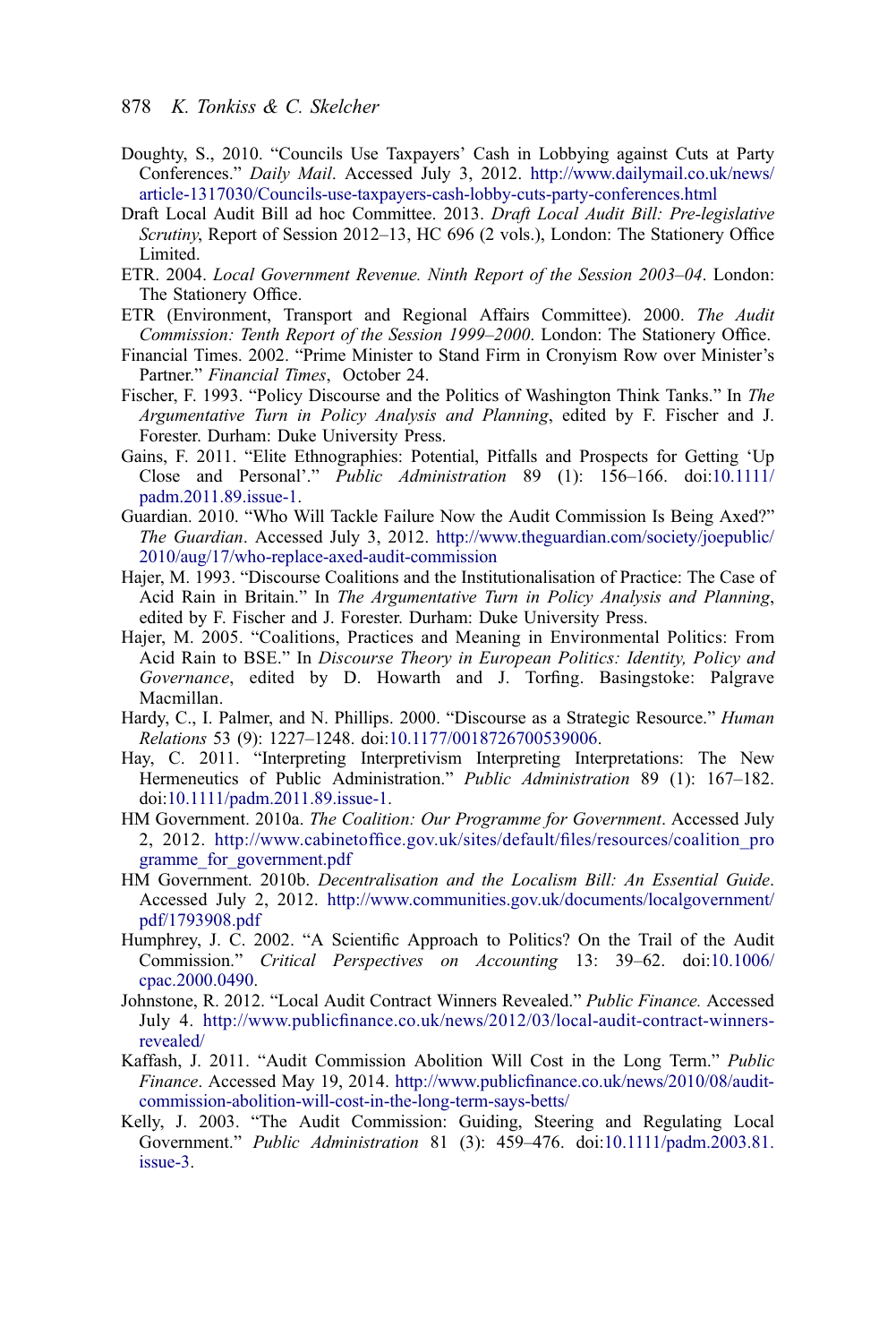- <span id="page-18-0"></span>Lau, R. R., and M. Schlesinger. 2005. "Policy Frames, Metaphorical Reasoning, and Support for Public Policies." Political Psychology 26 (1): 77–114. doi:[10.1111/](http://dx.doi.org/10.1111/pops.2005.26.issue-1) [pops.2005.26.issue-1](http://dx.doi.org/10.1111/pops.2005.26.issue-1).
- Laws, D., and M. Rein. 2003. "Reframing Practice." In Deliberative Policy Analysis: Understanding Governance in the Network Society, edited by H. Wagenaar and M. Hajer. Cambridge: University of Cambridge Press.
- LGC (Local Government Chronicle). 2010. "Labour MPs Attack Audit Commission Scrapping." Local Government Chronicle, September 8.
- LGC. 2011. "The Challenge of Filling the Audit Commission's Shoes." Local Government Chronicle, March 3.
- LGC. 2006. "Did the Audit Commission Spin the CPA Results?" Local Government Chronicle, April 1.
- Liberal Democrats. 2010. Liberal Democrats: Our Manifesto. Accessed July 4, 2012. [http://network.libdems.org.uk/manifesto2010/libdem\\_manifesto\\_2010.pdf](http://network.libdems.org.uk/manifesto2010/libdem_manifesto_2010.pdf)
- Llewellyn, N. 2001. "The Role of Storytelling and Narrative in a Modernisation Initiative." Local Government Studies 27 (4): 35–58. doi:[10.1080/714004123](http://dx.doi.org/10.1080/714004123).
- March, J. G., and J. P. Olsen. 1983. "Organizing Political Life: What Administrative Reorganization Tells Us about Government." American Political Science Review 77 (2): 281–296. doi:[10.2307/1958916](http://dx.doi.org/10.2307/1958916).
- Miller, H. T. 2012. Governing Narratives: Symbolic Politics and Policy Change. Tuscaloosa, AL: The University of Alabama Press.
- Moynihan, D. P. 2006. "Ambiguity in Policy Lessons: The Agencification Experience." Public Administration 84 (4): 1029–1050. doi:[10.1111/padm.2006.84.issue-4](http://dx.doi.org/10.1111/padm.2006.84.issue-4).
- Newman, J. 2001. Modernising Governance: New Labour, Policy and Society. London: Sage.
- ODPM (Office of the Deputy Prime Minister). 2003. Local Government Act 1999: Part 1 - Best Value and Performance Improvement. ODPM Circular 03/2003. London: TSO.
- Oliver, C. 1991. "Strategic Responses to Institutional Processes." Academy of Management Review 16 (1): 145–179.
- Overman, S. P. 2011. "Resisting Governmental Control: How Agencies Use Strategic Resources to Challenge State Control." Master thesis, Erasmus University, Rotterdam.
- Pennings, P. 2010. "Exploring Variations in the Political Discourse on Public Sector Reforms, 1981–2005." Public Management Review 12 (2): 173–190. doi:[10.1080/](http://dx.doi.org/10.1080/14719031003616073) [14719031003616073.](http://dx.doi.org/10.1080/14719031003616073)
- Pierson, P. 2002. "The Limits of Design: Explaining Institutional Origins and Change." Governance 13 (4): 475–499. doi:[10.1111/0952-1895.00142](http://dx.doi.org/10.1111/0952-1895.00142).
- Pollitt, C., and G. Bouckaert. 2011. Public Management Reform: A Comparative Analysis. Oxford: Oxford University Press.
- Public Administration Select Committee (PASC). 2003. On Target? Government By Measurement. Fifth Report of the Session 2002–03. London: TSO.
- Rein, M., and D. Schön. 1993. "Reframing Policy Discourse." In The Argumentative Turn in Policy Analysis and Planning, edited by F. Fischer and J. Forester. Durham: Duke University Press.
- Schmidt, V. 2011. "Speaking of Change: Why Discourse is Key to the Dynamics of Policy Transformation." Critical Policy Studies 5 (2): 106–126. doi:[10.1080/19460171.2011.](http://dx.doi.org/10.1080/19460171.2011.576520) [576520.](http://dx.doi.org/10.1080/19460171.2011.576520)
- Smullen, A. 2010a. "Cultural Change or Cultural Paradox? the Continuities and Discontinuities in Dutch Official Agency Talk." Critical Policy Studies 4 (2): 164–184. doi:[10.1080/19460171.2010.490640.](http://dx.doi.org/10.1080/19460171.2010.490640)
- Smullen, A. 2010b. Translating Agency Reform: Rhetoric and Culture in Comparative Perspective. Basingstoke: Palgrave Macmillan.
- Stoker, G. 2004. Transforming Local Governance: From Thatcherism to New Labour. Basingstoke: Palgrave.